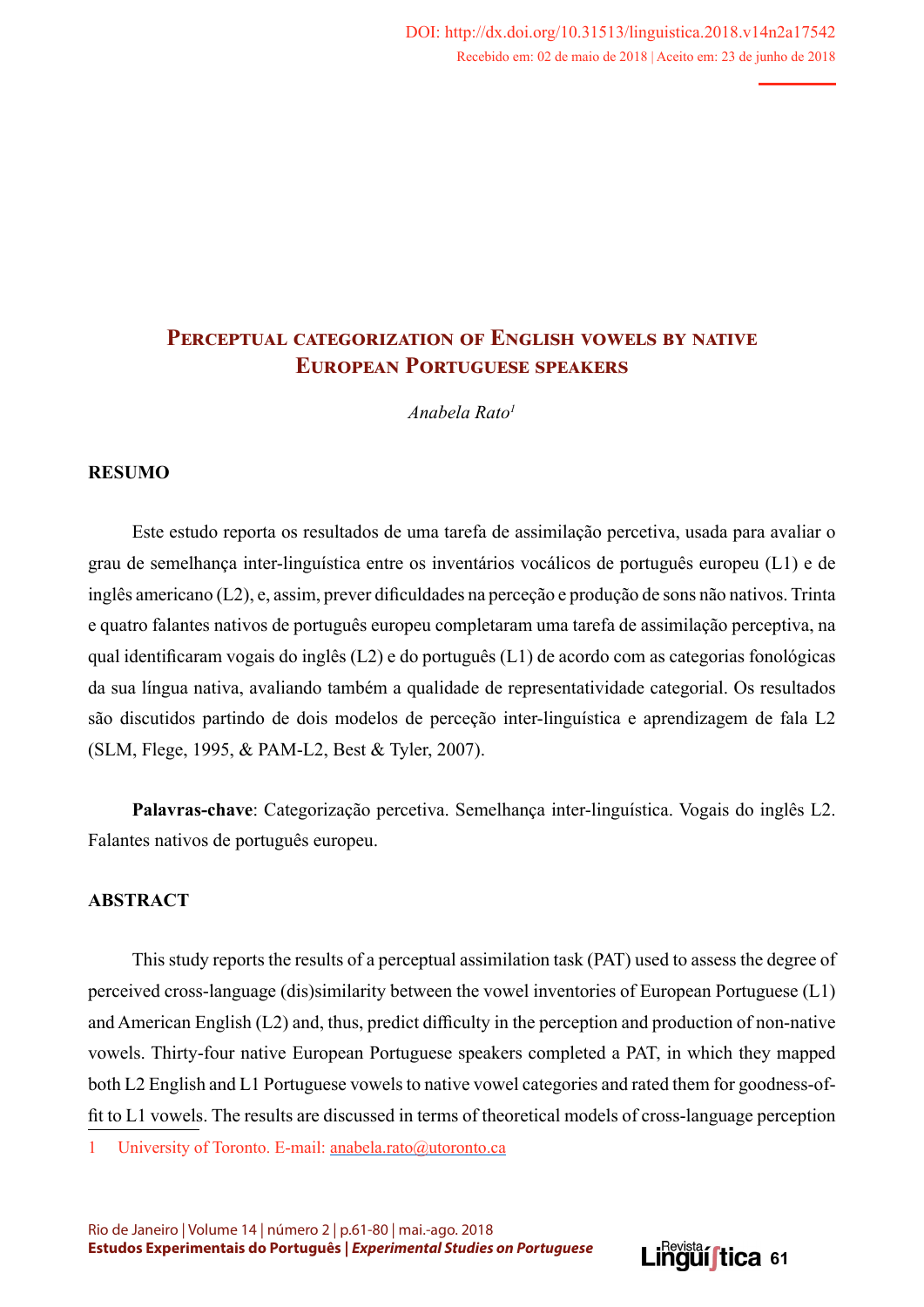and L2 speech learning (SLM, Flege, 1995, & PAM-L2, Best & Tyler, 2007).

**Keywords**: Perceptual categorization. Cross-linguistic similarity. L2 English vowels. L1 native European Portuguese speakers.

### **Introduction**

Cross-language research on second language (L2) speech learning has revealed that the perception of non-native vowel contrasts is highly challenging for adult L2 learners and "a significant part of the problems many L2 learners have in mastering the L2 phonology" (Strange, 2007, p. 36) mainly due to perceptual biases caused by cross-linguistic influence (CLI), that is, by the degree of perceived perceptual (dis)similarity between the L1 and L2 at both phonemic and phonetic levels. Bohn (2017) describes this relationship between the L1 and L2 speech sounds as "the mapping issue" (p.3), which may cause perceptual and production learning difficulty in the acquisition of the L2 phonological system.

#### **A. Previous studies**

Studies on English vowel perceptual categorization by native listeners of Romance languages with small vowel inventories such as Spanish (Aliaga-Garcia, 2010, 2017; Cebrian, 2006; Flege, Bohn, & Jang, 1997; Flege, Munro, Fox, 1994), Italian (Flege, MacKay, & Meador, 1999; Flege, & MacKay, 2004), and Portuguese (Major, 1987, Nobre-Oliveira, 2007; Rato, 2014; Rato, Rauber, Soares, & Lucas, 2013; Rauber, 2010) have shown that perceptual patterns in the identification of English vowels seem to follow, to a great extent, identical patterns across these languages due to their similar vowel inventories. For example, Flege & Mackay (2004) examined the perception of English vowels by 12 native Italian speakers in two experiments, an oddity discrimination task and a mapping task, which included goodness-of-fit ratings. The results of the discrimination task revealed that the group of Italian listeners had difficulty in the discrimination of English vowel contrasts  $/i/-1/$ ,  $/\varepsilon/-2\varepsilon$ and  $\sqrt{p}/\sqrt{a}$  and the mapping task showed that both members of the contrasts tended to be identified as instances of a single Italian vowel. English /ɛ/ and /æ/ were mapped to Italian /ɛ/; /ɒ/ and / $\Lambda$ / to Italian /a/; and /i/ and /i/ to Italian /i/. In another study by Flege (1991), 60 native Spanish speakers participated in three experiments, in which they were asked to identify the L2 English vowels /i/,  $/1/$ ,  $/ε/$  and  $/æ/$  as L1 Spanish vowels  $/1/$ ,  $/e/$ ,  $/a/$ ,  $/o/$ ,  $/u/$  or as "none" if they heard a vowel segment that they thought was not found in Spanish in order to assess cross-language categorization of non-

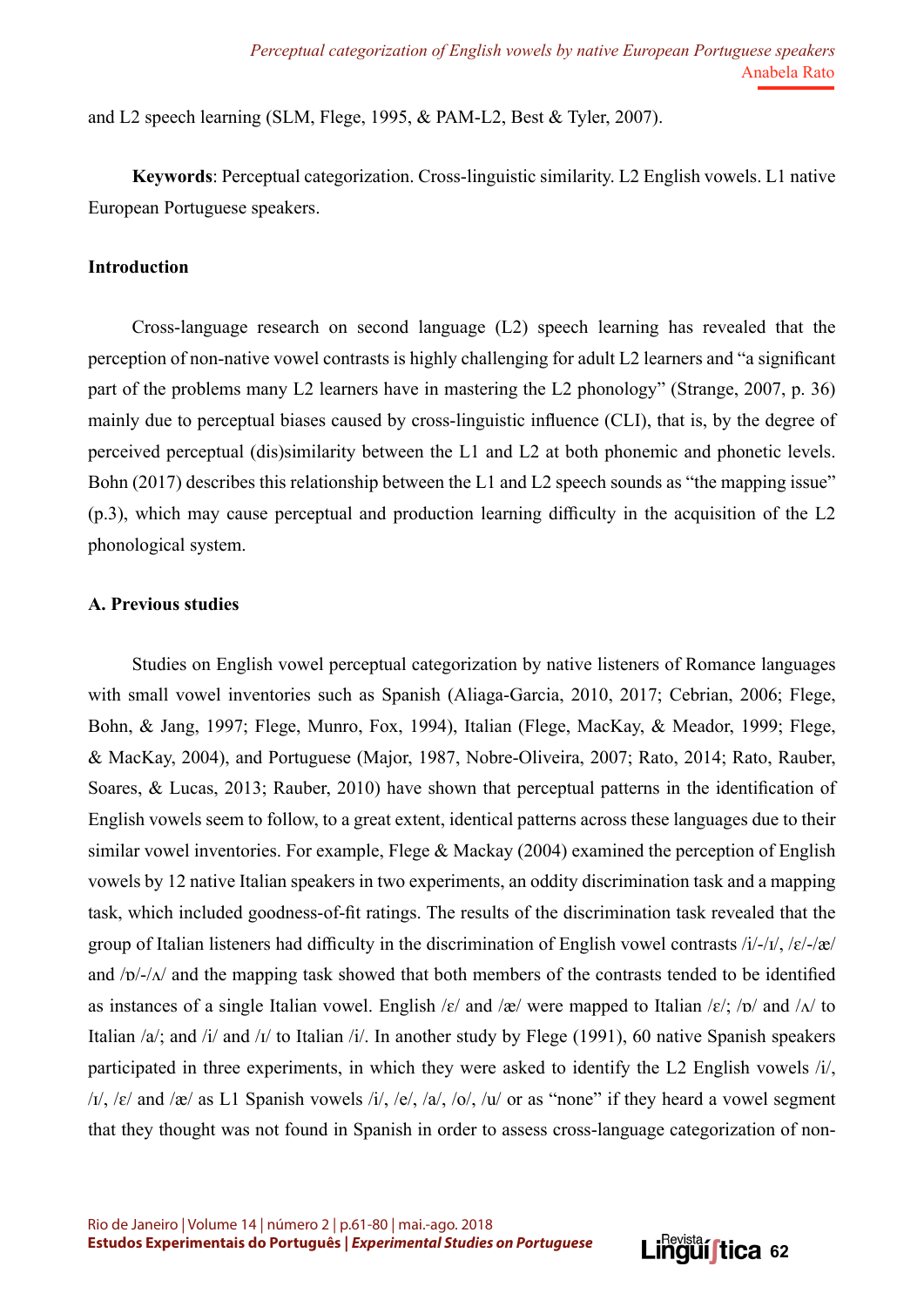native vowels. The pattern of mapping of L2 English vowels to Spanish vowels reported was the following: L2 English /ɪ/ was identified as L1 Spanish /i/, English /ɛ/ as Spanish /e/, and English /æ/ as Spanish /a/. In another study on the acquisition of English vowels by speakers with different firstlanguage vowel systems, including L1 Spanish, one of the four experiments conducted by Iverson & Evans (2009) was an L2-to-L1 mapping task, in which participants rated how natural English vowels assimilated into their L1 vowel categories. The results of this task pertaining to native Spanish listeners revealed that L2 English /i/ was identified as L1 Spanish /i/ (100%); English /ɪ/ as Spanish /i/ (85%); English /ɛ/ as Spanish /e/ (96%); English /ʌ/ as Spanish /a/ (81%); English /**əʊ**/ as Spanish  $/o/ (100\%)$ ; and English /u/ as Spanish /u/ (100%).

Cebrian, Mora, & Aliaga-Garcia (2010) also conducted a perceptual assimilation task to assess the degree of cross-linguistic similarity between the vowel systems of L1 Catalan and L2 English. The results showed that some of the L2 English vowels were consistently perceived as instances of an L1 category, with varying degrees of goodness-of-fit, namely English  $\frac{1}{x}$ ,  $\frac{1}{x}$  and  $\frac{1}{x}$  were identified as Catalan /i/, /a/ and / $\varepsilon$ / (> 90%) with goodness ratings between 4.6 and 7 in a continuous 7-point scale ranging from 1 (=same) to 7 (=different), and L2 English /eɪ/, /u/, /əʊ/, /ɔ/, /ʌ/ and **/ɪ/** were identified as Catalan /ei/, /u, /ou/, /o/, /a/ and /i/ (80-90%), respectively, with goodness ratings between 3.5 and 3.8. In L2 identification tasks, in which the L2 English vowels were categorized as English phonological categories, both Nobre-Oliveira (2007) and Rauber (2010) reported native Brazilian Portuguese listeners' difficulty in the identification of English vowels /**ɪ/, /æ/** and /ʊ/ and both authors explain the difficulty in discriminating /i-/**ɪ/, /ɛ/-/æ/** and /ʊ/-/u/ as being caused by bi-directional perceptual confusion in which the L2 vowels /**ɪ/, /æ/** and /ʊ/ were heard as Brazilian Portuguese /i/,  $\sqrt{\epsilon}$  and  $\sqrt{u}$ , respectively. However, these two studies did not conduct any L2-to-L1 mapping task, but rather L2-to-L2 identification tasks. Therefore, their results reveal difficulties with L2 vowel sounds, but do not make predictions regarding ease/difficulty in L2 vowel learning. In studies with native European Portuguese speakers, Rato et al. (2013), Rato (2014), and Rato & Rauber (2015) also reported difficulties in both perception and production of the English vowel contrasts /i-/**ɪ/, /ɛ/- /æ/** and /ʊ/-/u/. English vowels /**ɪ/, /æ/** and /ʊ/ were consistently identified as English /i/, /ɛ/ and /u/, respectively, and, in production, no distinction was made between the segments of each vowel contrast. These studies seem to indicate that participants with an intermediate proficiency level of English L2 were not able to establish phonemic categories for these non-native vowels that, although differing acoustically in terms of spectral quality and duration from corresponding vowels in the L1, are perceptually similar to native sounds. The high degree of perceived similarity between L2 and L1 front vowels seems to have led to the merging of two distinct L2 English vowel categories into one L1

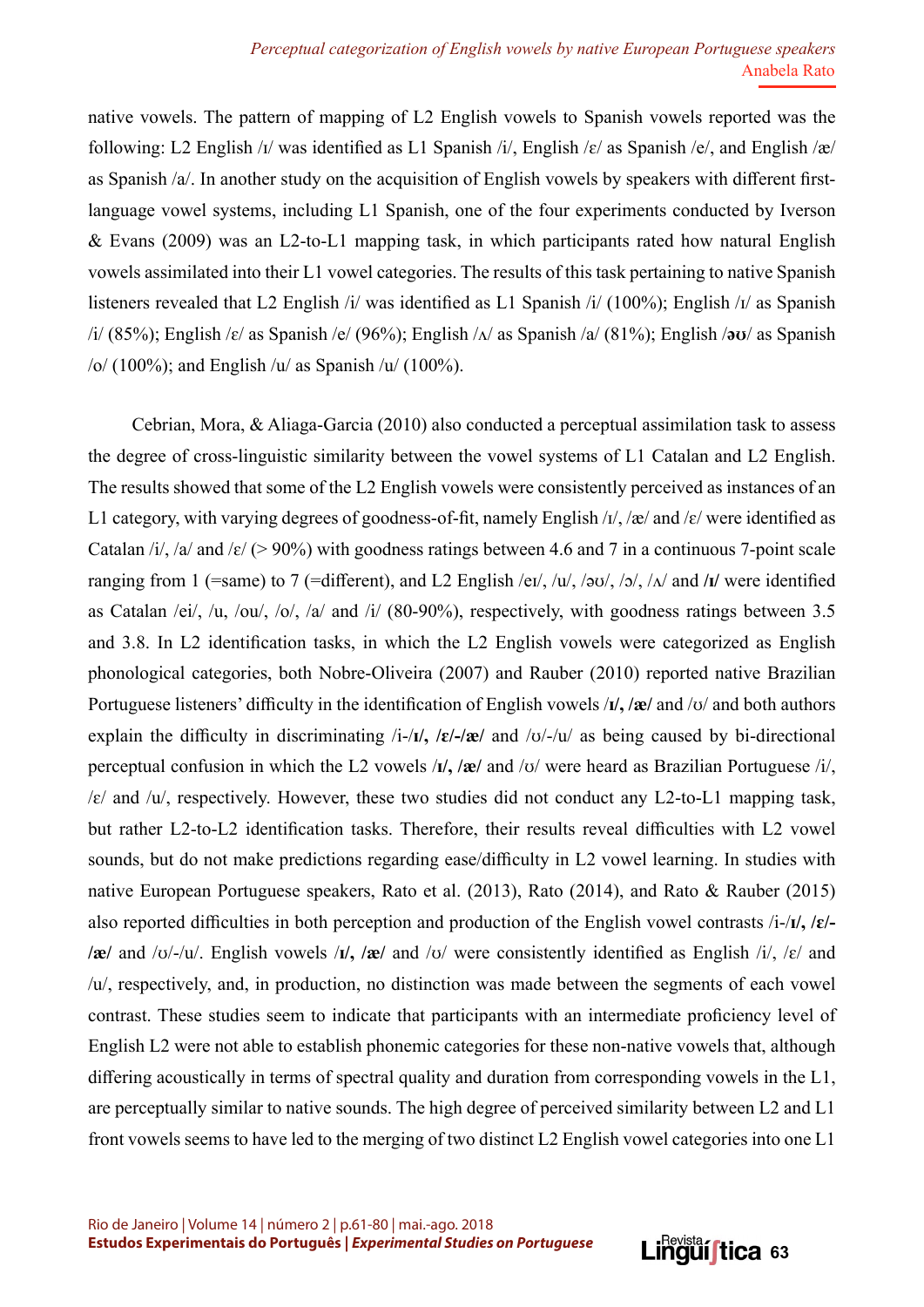category in production and perception. The findings indicate that the English phonological categories /ɪ/, /æ/ and **/ʊ/** tend to be assimilated to the Portuguese vowel sounds /i/, /ɛ/ and /u/, respectively, and no distinction between the two vowels of each pair is made due to their acoustic and articulatory proximity and high degree of perceived cross-linguistic (L1-L2) phonetic similarity. However, these studies did not include any tasks to measure the degree of cross-language (dis)similarity between the English and the European Portuguese vowels and, thus, could not fully explain the reason for the difficulty in the phonological acquisition of these L2 English vowel contrasts.

Therefore, although there are a few studies that investigated the identification of English vowels by native Brazilian Portuguese (BP) and European Portuguese (EP) listeners, there is no research that examines the perceptual mapping of L2 English vowels onto native Portuguese vowels. Moreover, it is important to further investigate the perceptual patterns of native speakers of each language variety, since there might be acoustic and perceptual differences in terms of the vowel systems of each variety. Escudero, Boersma, Rauber, & Bion (2009) conducted a cross-dialect acoustic description of Brazilian (BP) and European Portuguese (EP) vowels and found differences between the two dialects in terms of vowel duration and height (F1). The results of the acoustic analysis revealed that BP has longer stressed vowels than EP, and the lower-mid front vowel approaches its higher-mid counterpart more closely in EP than in BP. Therefore, it is important to examine how native speakers of each variety map non-native vowels to Portuguese phonological categories so that specific perceptual and production difficulties can be predicted accurately.

As described by Bohn (2017), different methods have been used to assess degree of crosslanguage (dis)similarity in L2 speech research, including the comparative analysis of the phonetic symbols used to represent the phonological categories of the L1 and L2, and acoustic comparisons of the sounds of the L1 and the non-native language. However, both approaches have some limitations (see Bohn, 2017, for an overview). The comparative analysis of the phonetic symbols does not allow for a reliable prediction of learners' difficulties nor does it explain how listeners map the sounds of a non-native language to their native language, since the vowels transcribed with the same phonetic symbol do not always have identical phonetic quality and identical sounds may be transcribed with different symbols. The other method used widely is L1-L2 acoustic comparisons; however, it is difficult to determine which acoustic cues are perceptually relevant for listeners when mapping L2 sounds to L1 phonemic categories and to what extent these acoustic comparisons show the listeners' perception of the relationship between L1 and L2 sounds (Bohn, 2017). This seems to suggest that neither the comparison of L1-L2 phonetic symbols nor the acoustic comparisons of vowels are

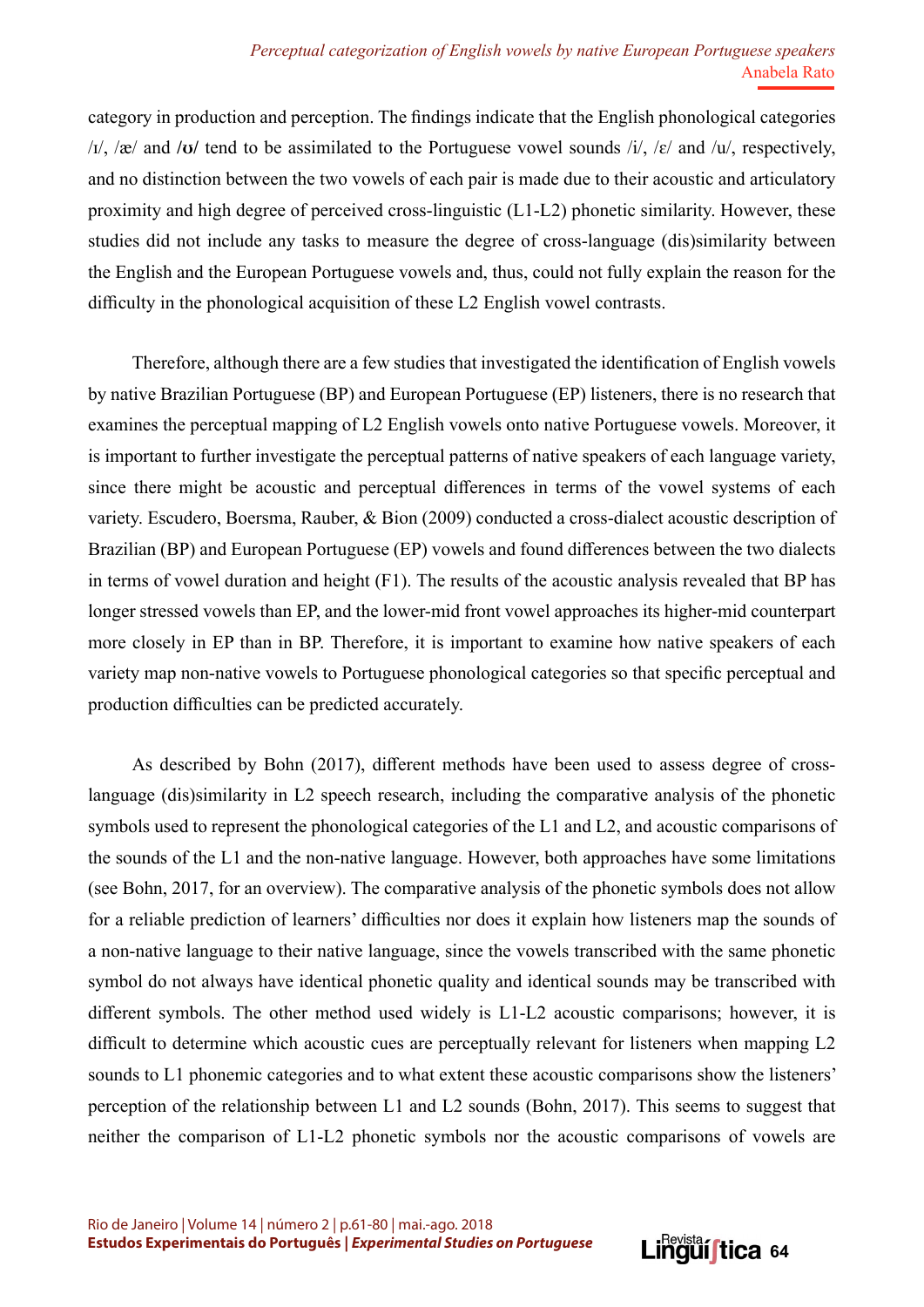reliable indicators of how L2 speakers categorize the sounds of the target language to the native language. Strange (2007) also concludes from her research on cross-language phonetic similarity of vowels that there are "marked discrepancies between acoustic comparisons and direct perceptual comparisons of L1/L2 similarity patterns", which indicates that acoustic comparisons may not predict perceptual assimilation patterns and may not fully account for ease/difficulty in the discrimination of L2 phonological categories. According to Strange (2007), in order to examine how L2 learners perceptually assimilate L2 segments to L1 phonological categories, the most reliable information on L1-L2 perceptual mappings is provided by direct measures of those assimilation patterns (p. 54). Two tasks have been used in research to measure the degree of perceived L2-L1 (dis)similarity, namely a perceptual assimilation task (PAT), in which listeners map the sounds of the L2 to L1 phonological categories and/or a rated discrimination task (RDT), in which perceivers compare L1 and L2 sounds and rate them in terms of degree of similarity (from 'very similar' to 'very dissimilar'). For the present study, a perceptual assimilation task was used because the rated discrimination task would require a very high number of vowel pair combinations (to elicit ratings on a set of six L2 vowels and corresponding L1 vowel set, produced in different phonetic contexts) which would not be sensible to present in one data collection session.

#### **B. Theoretical L2 speech perception models**

Strange (1995) uses the term "perceptual accentedness" (p. 22) to describe L2 adult speakers' difficulty in discriminating and categorizing L2 phonological categories due to cross-linguistic influence (CLI), which in turn may lead to inaccuracies in production, commonly termed "foreign accent". There are two existing models – the Speech Learning Model (SLM, Flege, 1995) and the Perceptual Assimilation Model (PAM & PAM-L2, Best, 1995 & Best & Tyler, 2007) - which propose that adult L2 speakers' phonological acquisition depends on their perceptual ability to perceive phonemic and phonetic (dis)similarities between the phonemes of the L1 and the target language (i.e., the perceptual correspondence between L1 and L2 phonemic categories). The models also claim that predictions on relative ease/difficulty in the perception of non-native sounds are based on how an L2 phonemic contrast is assimilated to L1 categories.

The SLM (Flege, 1995) proposes that native-like perception is a pre-requisite for accurate L2 production and learners' difficulty depends on how the non-native sounds are mapped onto L1 categories at the level of position-sensitive allophones (i.e., depends on the position that the L2 sounds occur). According to this model, L2 categories are "new", "similar" or "identical" in comparison to

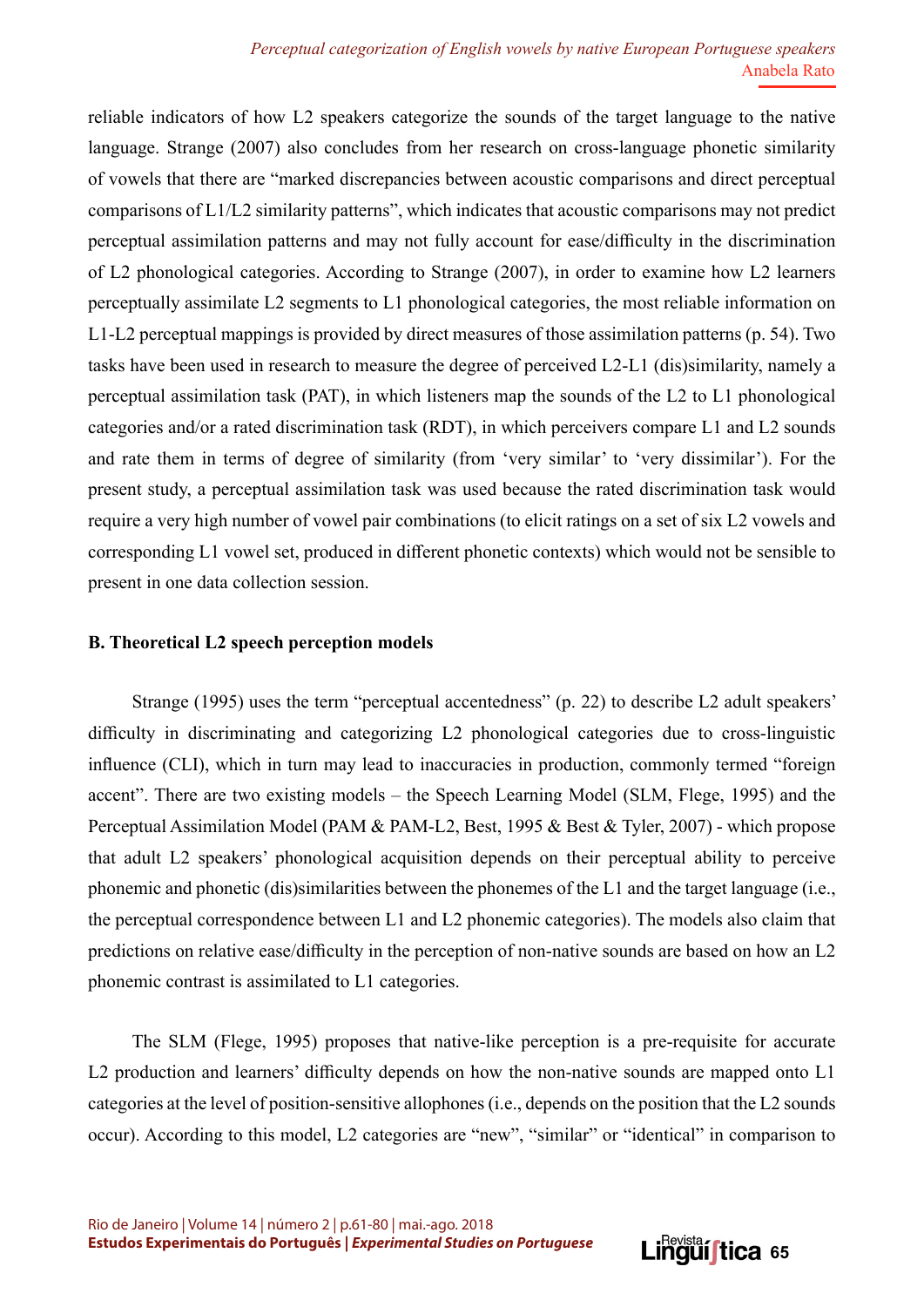the closest position-sensitive allophone in the L1: (i) an L2 sound is considered "new" when it has no counterpart in the L1, that is, when it differs from L1 phones; (ii) it is "similar" when it resembles an established L1 category, that is perceptually equivalent to an L1 sound; (iii) and "identical" when it is equivalent to an L1 category. The SLM predicts that the smaller the perceived cross-linguistic difference between L1 and L2 sounds, the higher the chances of perceiving an L2 category as an allophone of an L1 sound, and the less likely a new L2 category is to be established. If a new category is not formed for an L2 sound due to a high degree of perceived similarity to an L1 counterpart, the L1 and L2 categories will assimilate, leading to a merged L1-L2 category. Conversely, the greater the perceived cross-linguistic dissimilarity between an L2 sound and the closest L1 sound, the more likely the phonetic differences are to be perceived, leading to the establishment of a new category for the L2 sound. Nonetheless, according to Flege's model, the perceived relationship between L1 and L2 sounds may change given sufficient L2 experience.

 The PAM-L2 (Best & Tyler, 2007), adapted from Best's PAM (1995), was developed to describe the perceptual assimilated patterns of non-native contrasts of experienced L2 speakers. PAM-L2 predicts the following perceptual assimilation patterns: (1) *two-category assimilation* (TC) occurs when two non-native phones are perceived as equally good exemplars of two L1 phonemes and discrimination is predicted to be excellent; (2) conversely, poor discrimination is expected when two non-native sounds are perceived as instances of the same native phoneme (SG – *single category assimilation*); (3) when the two non-native phones of a contrast are perceived as instances of the same L1 phoneme but one as a better exemplar than the other, intermediate discrimination between TC and SG is predicted (CG – *category-goodness assimilation*); in these assimilation cases, a new L2 phonemic category is likely to be established for the deviant L2 phone, while the L2 phone that is perceived as a better exemplar is likely to be perceived as equivalent to the L1 category, and hence no new category is formed for that member of the pair.

If one or both members of an L2 sound pair are very dissimilar from any L1 category, that is, non-existing in the L1, they are uncategorized in the L1 system. The PAM predicts (4) very good discrimination for categorized-uncategorized (UC) contrasts, (5) while discrimination of two uncategorized sounds (UU) depends on the extent to which each phone maps onto a distinct L1 category. Non-native sounds can be also perceived (6) as non-speech sounds if they have articulatory features that do not resemble speech sounds and, thus, are non-assimilable (NA).

In sum, both L2 speech perception models depart from cross-language (dis)similarity to predict

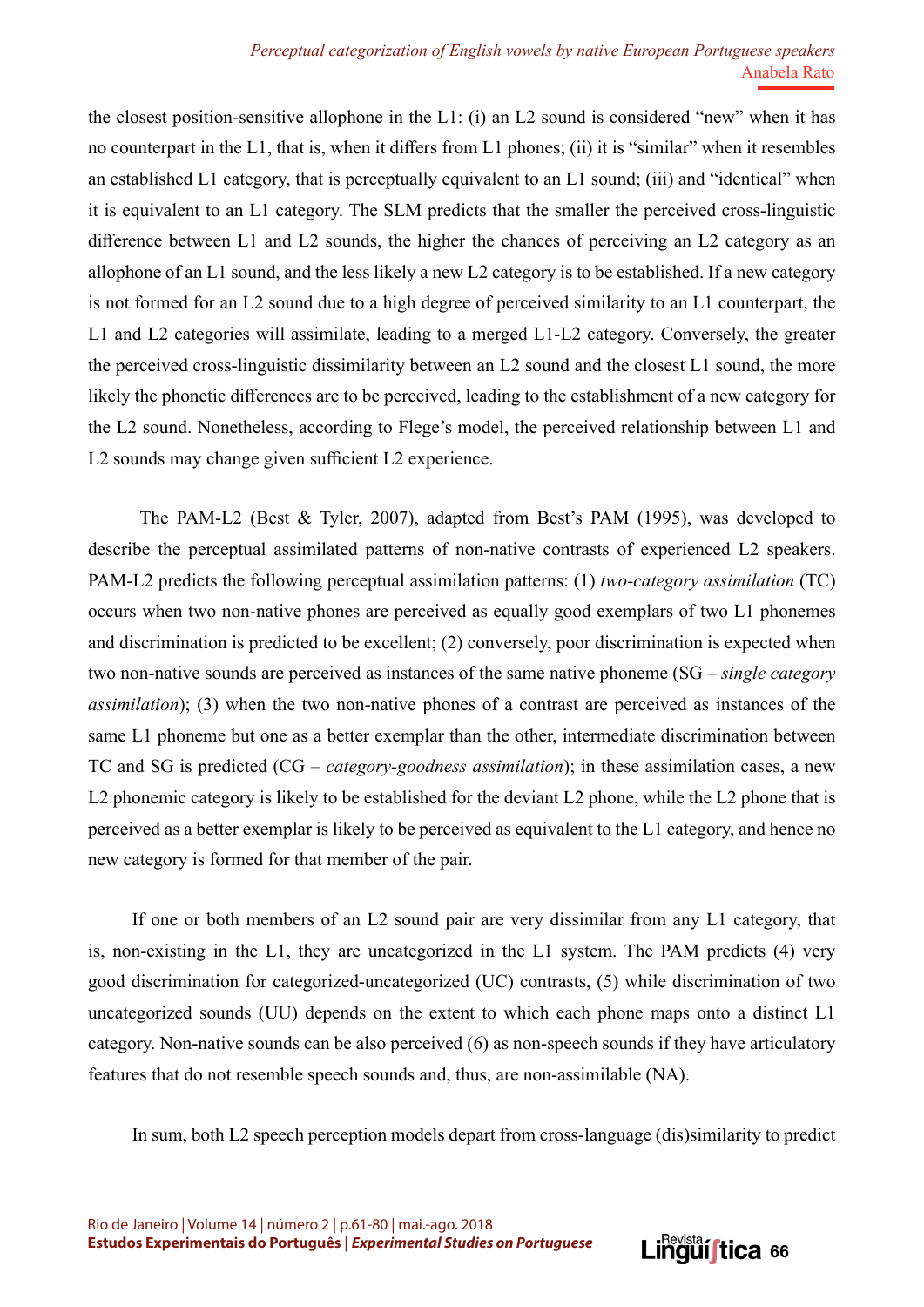learners' perceptual ease/difficulty in the acquisition of non‐native sounds and, therefore, direct measures of cross-language similarity are required to test the predictions of the models.

### **C. The European Portuguese and American English vowel systems**

The American English (AmE) vowel inventory comprises four monophthongs  $(i/$ ,  $(i/$ ,  $(i/$ ,  $(\varepsilon/$ ,  $\gg$ and one diphthongized (/eɪ/) in the front vowel space, whereas the European Portuguese (EP) vowel system consists of three front vowels (/i/, /e/, /ɛ/) that differ in spectral quality and have intrinsic vowel duration differences (Escudero, Boersma, Rauber, & Bion, 2009). In the high back space, EP has one high back vowel  $(vu)$  and AmE has two vowels  $(vu)$  and  $(vv)$  that differ both in quality and length. The set of English vowel contrasts, /i /-/  $\frac{1}{s}$  / $\varepsilon$ / $\frac{1}{s}$ / $\frac{1}{s}$ / $\frac{1}{s}$ / $\frac{1}{s}$ / $\frac{1}{s}$ / $\frac{1}{s}$ / $\frac{1}{s}$ / $\frac{1}{s}$ / $\frac{1}{s}$ / $\frac{1}{s}$ / $\frac{1}{s}$ / $\frac{1}{s}$ / $\frac{1}{s}$ / $\frac{1}{s}$ / $\frac{1}{s}$ / $\frac{1}{s}$ / $\frac{1$ and duration, was selected because they are reported to present production and perception difficulties for adult native EP speakers, (Rato et al. 2013; Rato, 2014; Rato & Rauber, 2015). English /ɪ/, /æ/ and / $u$ / tend to be identified as vowel sounds /i/, / $\varepsilon$ / and / $u$ /, respectively, and no distinction between the two vowels of each pair is made due to their perceived acoustic and articulatory proximity.

#### **Present study**

The main objectives of the present study are (1) to assess cross-linguistic perceptual (dis) similarity between the American English (AmE) and European Portuguese (EP) vowel inventories; (2) investigate the assimilation of L2 English vowels /i/, / $I$ /, / $\varepsilon$ /, / $\alpha$ /, / $U$ , / $U$ , / $U$  to L1 Portuguese phonemes; (3) examine the extent to which the perceptual patterns observed in the mapping of L2 English vowel by native European Portuguese listeners are similar to those observed with native speakers of other Romance languages, and, with speakers of the Brazilian Portuguese variety; (4) discuss the results in terms of theoretical models of cross-language speech perception so as to make predictions regarding ease/difficulty in L2 English vowel learning by native European Portuguese speakers.

The research hypotheses for this study are the following:

RH1: The degree of perceived similarity between American English and European Portuguese vowels will vary depending on the L2-to-L1 perceptual correspondence, with "identical" vowels /i/,  $\sqrt{\varepsilon}$ , and  $\sqrt{\frac{u}{\varepsilon}}$  consistently mapped to the corresponding Portuguese vowels  $\sqrt{i}$ ,  $\sqrt{\varepsilon}$ , and  $\sqrt{\frac{u}{\varepsilon}}$  and the "similar" vowels  $\frac{1}{\sqrt{2}}$ , and  $\frac{1}{\sqrt{2}}$  to Portuguese  $\frac{1}{\sqrt{2}}$ , and  $\frac{1}{\sqrt{2}}$ , respectively. It is hypothesized that the former set of English vowels  $(i/$ , / $\varepsilon$ /, and /u/) will be perceived as good exemplars of L1 phonological

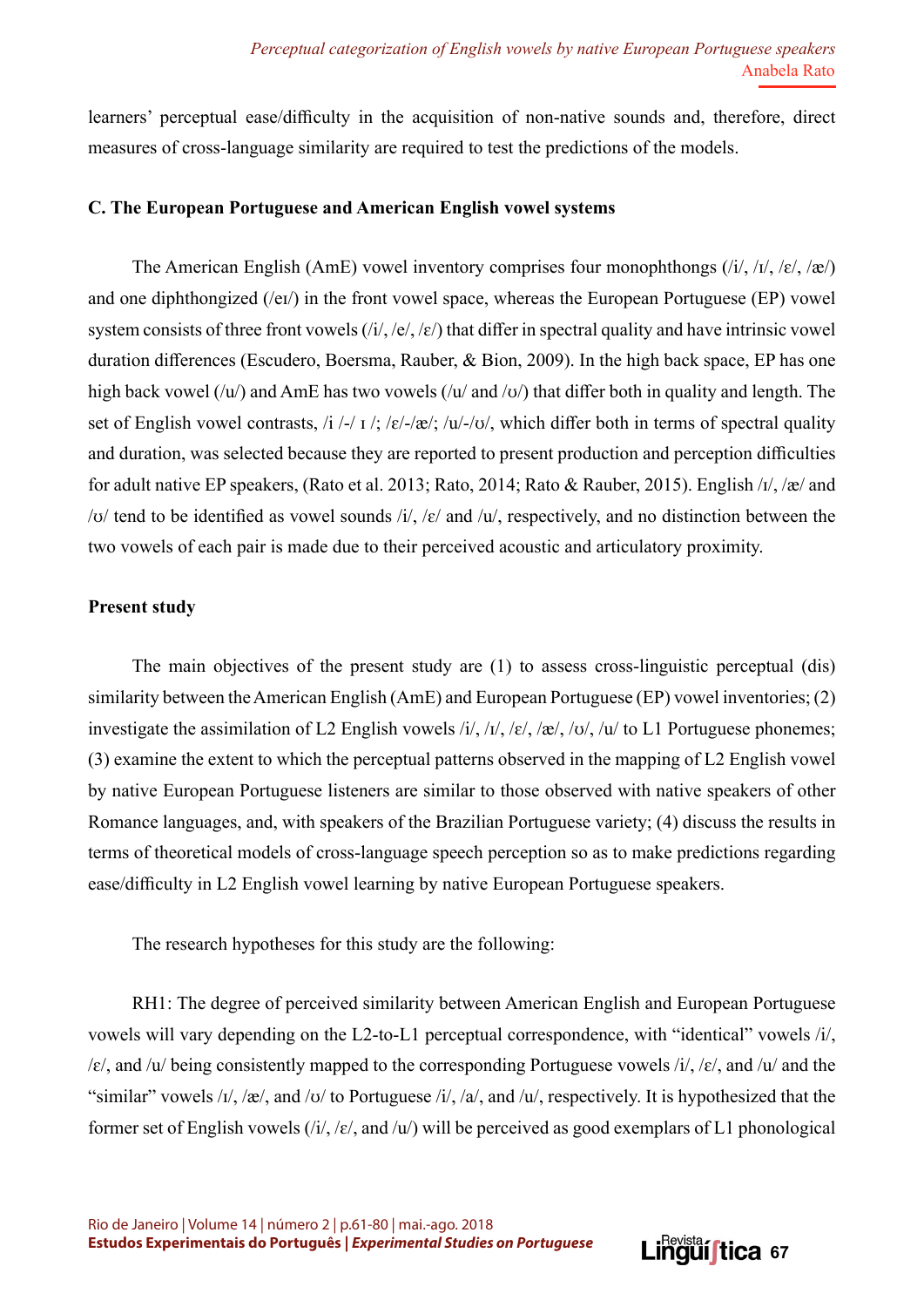categories, and no difficulty is expected in the perception of these 'identical' segments; conversely, it is predicted that the latter set of L2 vowels /ɪ/, /æ/, and /ʊ/ will be perceived as 'similar' to L1 vowel categories due to the high degree of perceived similarity between the L2 and L1 vowels, leading to L1-L2 merged categories.

RH2: It is hypothesized that the perceptual assimilation patterns will be, to a great extent, similar to those of native speakers of other Romance languages such as Italian, Spanish and Catalan, and to those of Brazilian Portuguese listeners, but differences will be also observed particularly with the low-mid vowel / $\varepsilon$ /, which is closer to its high-mid counterpart / $\varepsilon$ / in EP than in BP.

RH3: The degree of perceived cross-linguistic (dis)similarity will predict relative ease/difficulty in the learning of L2 English vowels, which will be attested by comparing the predictions with two experimental studies on L2 English vowel learning by native EP speakers.

# **Methodology**

# **Participants**

Thirty-four native European Portuguese speakers (17 women and 17 men), whose ages ranged from 17 to 32 years (Mean=19.06 yrs., SD=2.82) participated in this study. All of the participants were first-year university students, majoring in English at a Portuguese university, with a mean onset age of English learning (AOL) of 9 years old (SD=1.77, range=6-15 yrs. old) and a mean length of learning of 8.53 years (SD=2.05, range=9-13). The average level of English proficiency of 29 of the English learners (85.3%) was intermediate level (B1, Common European Framework of Reference for Languages, CEFR) and of the other five participants was upper intermediate (B2, CEFR), as assessed by an English proficiency placement test, which included four linguistic skills (reading, speaking, listening, and writing). No participants had ever lived in an English-speaking country, and no participant reported any speech hearing or speaking impairment.

# **Tasks**

The experiment consisted of a cross-language perceptual assimilation task (PAT), in which participants listened to monosyllabic CVC (C=consonant, V=vowel) words with both the target L2 American English vowels /i/, /i/, /ɛ/, /æ/, /u/, /ʊ/, and a distractor vowel / $\Lambda$ / and the L1 EP vowels

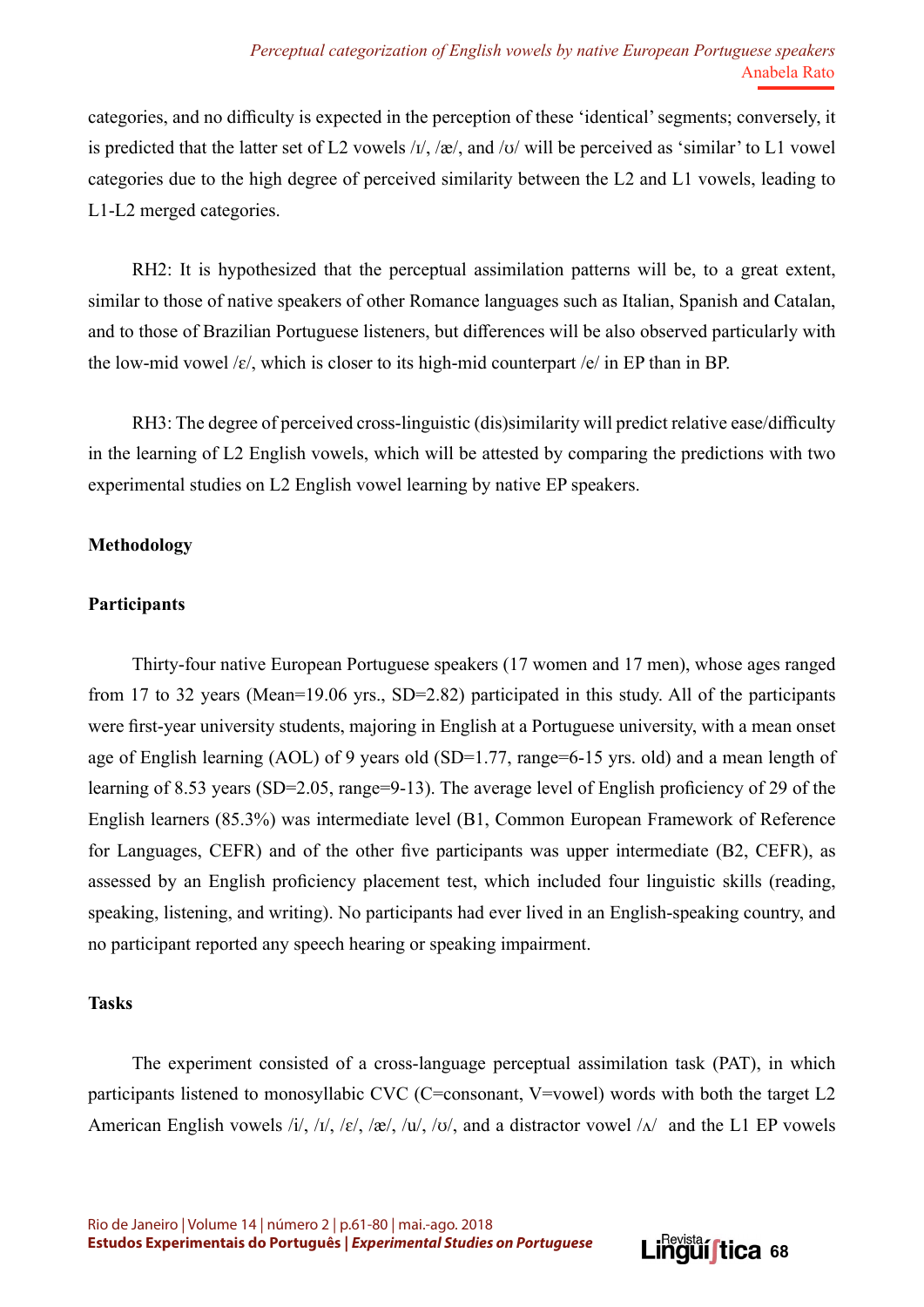$\frac{1}{\sqrt{2}}$ ,  $\frac{1}{\sqrt{6}}$ ,  $\frac{1}{\sqrt{6}}$ ,  $\frac{1}{\sqrt{6}}$ ,  $\frac{1}{\sqrt{2}}$ ,  $\frac{1}{\sqrt{6}}$  and categorized them as one of eight Portuguese oral vowels using a closed-set of eight orthographic response labels<sup>2</sup>  $\leq i$ , *ê*, *ê*, *â*, *â*, *ô*, *ó*, *u* > and corresponding keywords <*si, pé, dê, da, dá, pôs, pós, tu*>*,* representing one of each of the EP vowels, respectively. Immediately after, participants were asked to rate category goodness-of-fit (GoF) of each vowel token in a 7-point Likert scale ranging from 1 (*poor example*) to 7 (*very good example*). The task, which included 246 stimuli, was preceded by a short training phase with 24 stimuli not included in the PAT, to familiarize participants with response buttons and ratings scale. Both English and Portuguese stimuli were included for control purposes. Each of the 34 participants responded to 246 tokens, for a total of 8 364 responses.

### **Stimuli**

The natural stimuli were recorded by three native American English speakers (1 F and 2 M, mean age: 24 years old, SD=7.2) and three native European Portuguese speakers (1 F and 2 M, mean age: 29 years old, SD=10.15). The native AmE speakers were from Iowa, and Chicago, USA, but were living in Braga, Portugal, for less than six months at the time of recording, and the EP speakers were from the Minho region, and lived in the same city.

The stimuli consisted of CVC monosyllables, and the target vowels were presented between voiceless stop consonants: /pVt/, /tVt/, and /tVk/ to facilitate segmentation and minimize vowel duration variability. The 135 tokens (15 vowels x 3 phonemic contexts x 3 speakers) were presented twice in randomized order, totalling 270 stimuli, including the 24 tokens of the familiarization phase.

The words were embedded in the following carrier sentences 'I say (CVC) word again' (English) and 'Digo (CVCɨ) novamente' (Portuguese), which were preceded by a picture illustrating a word whose vowel rhymed with the vowel in the target word so as to elicit accurate productions. Orthographic accents were added to the Portuguese vowels <e> and <o>, for example*, têpe, tépe, tôpe, tópe,* to help native Portuguese speakers distinguish between /e/ and /ɛ/, and /o/ and /ɔ/, respectively. Each talker read the carrier sentences twice, at a normal speed, and volume, and with falling intonation, but only one production of each was included in the stimuli (based on auditory judgments and spectrographic analysis), resulting in 135 tokens (63 AmE tokens and 72 EP tokens). It is worth noting that although the recorded Portuguese words had the following syllabic structure



<sup>2</sup> Since the orthographic depth of European Portuguese is, to a great extent, shallow (i.e., the phonemegrapheme relationship is quite transparent), no anticipated ambiguities in the use of the orthographic labels were predicted.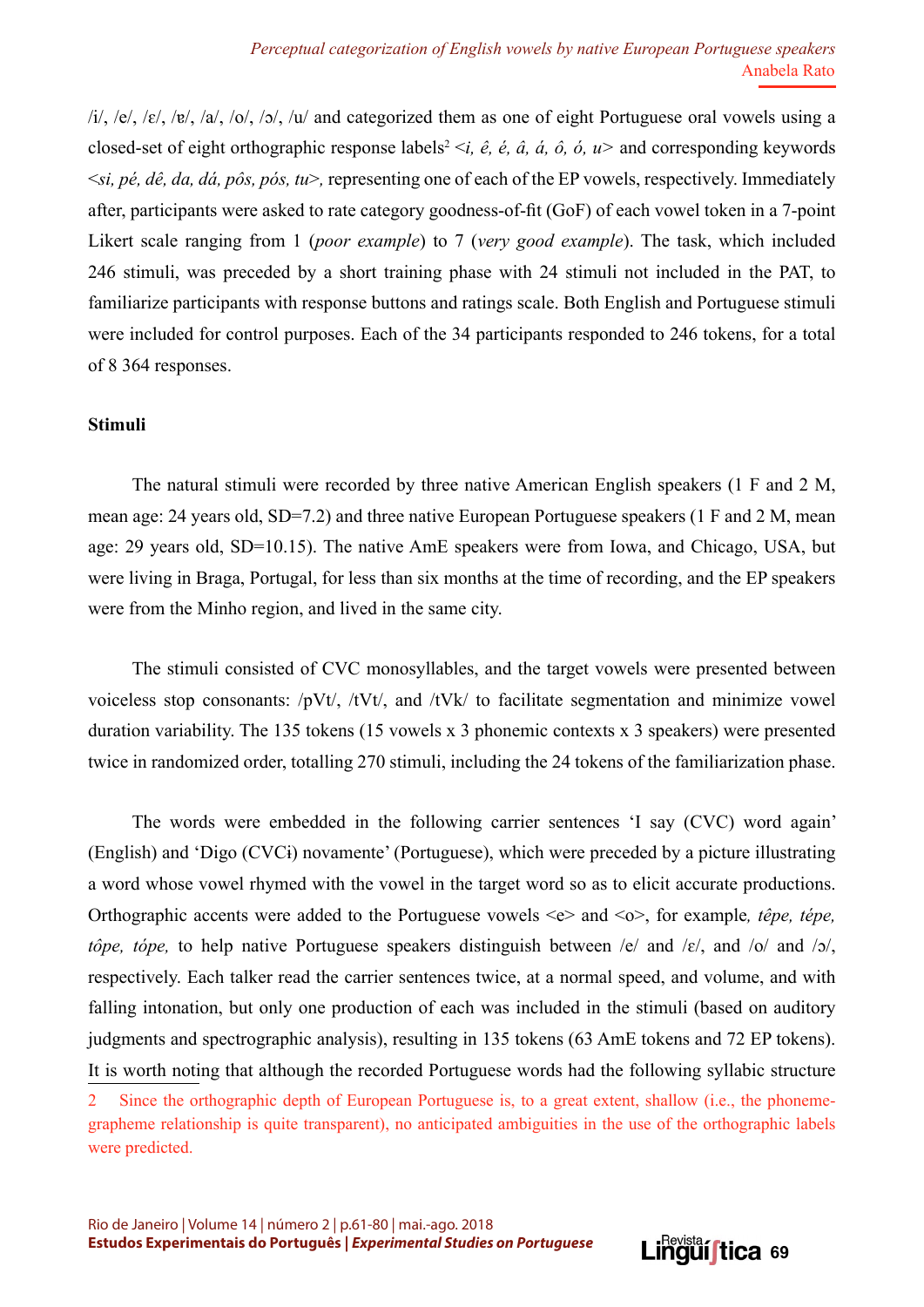CVCɨ, in accordance with European Portuguese syllabification, the target vowels were in the stressed syllable and the unstressed syllable with vowel [ɨ] in word-final position was manually truncated using Praat (Boersma & Weenink, 2018), whenever the vowel was phonetically realized so as to have identical EP productions to the AmE CVC stimuli. In order to truncate the unstressed vowel, the boundaries were selected at the first and last zero crossings, where the first positive and the last negative peaks could be seen, marking the onset and offset points of the vowel.

The recordings of both groups of native speakers were done individually in a sound-attenuated booth at the university, with a Roland R-26 digital recorder at a 44 Hz sampling rate, with 16-bit accuracy, and a unidirectional dynamic Sontronics STC-80 microphone. All the recordings were saved as wav sound files and normalized with a 0.99 peak intensity. Each recording session took approximately 10 minutes.

#### **Procedures**

The perceptual assimilation task was administered in a quiet computer lab at the university, and run in TP software, version 3.1. (Rauber et al., 2012) simultaneously on several computers. Each participant undertook the test individually and listened to the stimuli over headphones (NGS MSX6 Pro stereo). Instructions for the task were included in the computer experiment, in Portuguese, and available throughout the experiment, in case participants needed to check them. In addition, before starting, oral instructions were delivered to explain the procedures of the session and to give opportunity to participants to raise questions. The PAT took around 20-25 minutes to complete, but the experiment included three breaks (after the presentation of a set of 70 tokens).

After completing the task, participants completed a questionnaire, written in Portuguese, which included 24 questions to collect demographic information and information about their language(s) background.

#### **Results & Discussion**

The mean percentage of both L1 European Portuguese and L2 American English vowels' assimilation to L1 phonological categories and mean goodness-of-fit ratings were calculated (see Tables 1 and 2). The categorization and goodness-of-fit data were then combined into a fit index to provide a weighted measure of the L1-to-L2 mapping, following the same procedure as Guion, Flege,

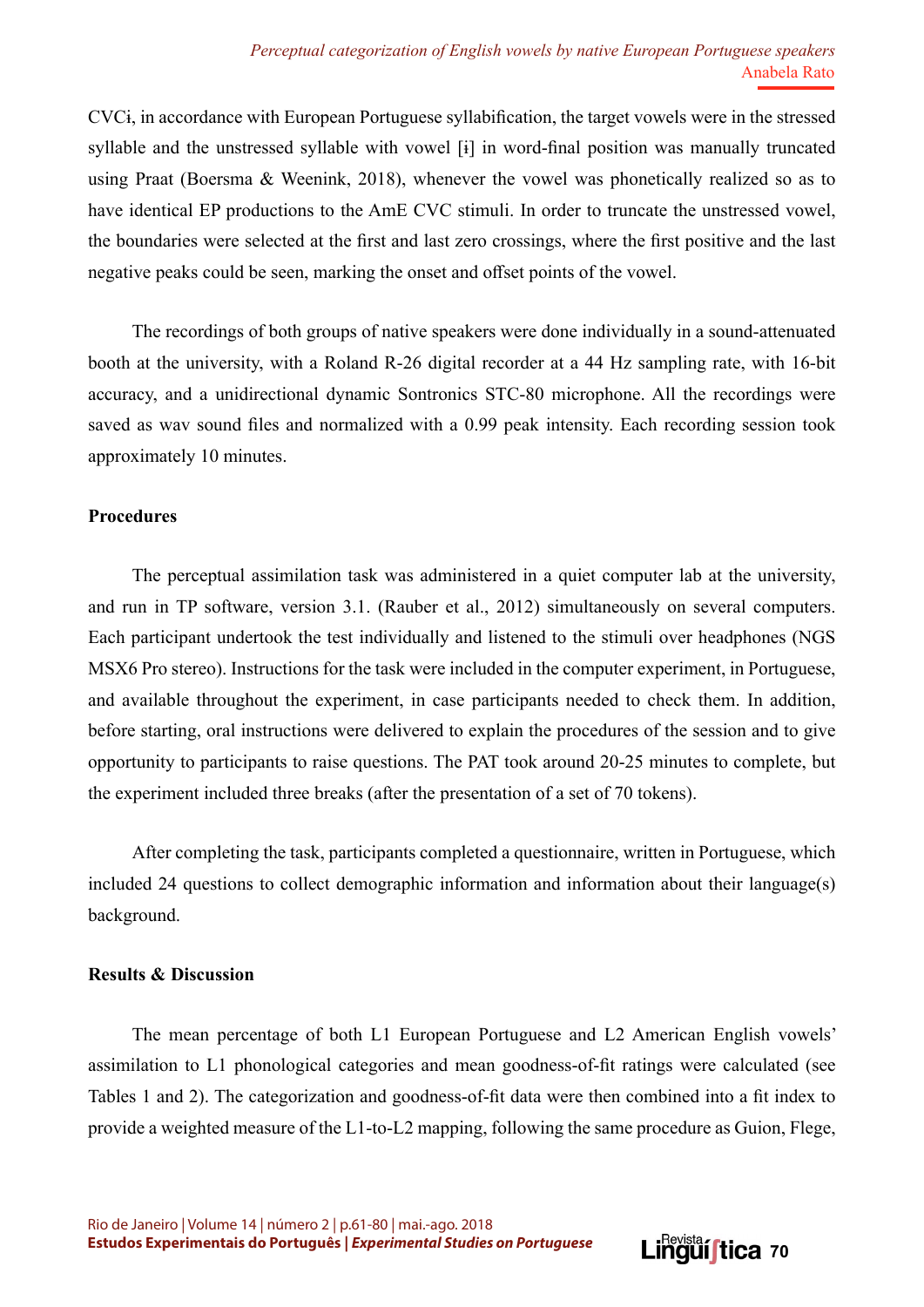Akahane-Yamada, & Pruitt (2000) (see Table 3).

| EP<br>vowel     | <b>Identified EP vowels</b> |             |                 |             |                       |             |                         |              |
|-----------------|-----------------------------|-------------|-----------------|-------------|-----------------------|-------------|-------------------------|--------------|
| stimuli         | /i/                         | /e/         | $ \varepsilon $ | /a/         | $ {\bf g} $           | $\sqrt{3}$  | /0/                     | /u/          |
| /i/             | <b>100</b><br>(6.4)         |             |                 |             |                       |             |                         |              |
| /e/             | 10<br>(3.5)                 | 90<br>(5.4) |                 |             |                       |             |                         |              |
| $ \varepsilon $ |                             | 9<br>(5.5)  | 91<br>(6.1)     |             |                       |             |                         |              |
| /a/             |                             |             |                 | 99<br>(6.5) | $\mathbf{1}$<br>(2.8) |             |                         |              |
| $\sqrt{3}$      |                             |             |                 |             |                       | 97<br>(5.8) | $\overline{3}$<br>(3.2) |              |
| /0/             |                             |             |                 |             |                       | 4.2<br>(3)  | 89<br>(6.2)             | 6.8<br>(3.3) |
| /u/             |                             |             |                 |             |                       |             | 8<br>(2.8)              | 92<br>(6.4)  |

**Table 1.** Mean percent identification of L1 European Portuguese vowels to L1 phonemes and goodness-of-fit ratings (in parentheses). Boldfaced values indicate the modal categorization response.

The inclusion of the EP stimuli served as control to assess whether participants were consistent in their ratings and if identification responses were reliable. As shown in Table 1, a low degree of variability (i.e., inconsistency) was only found in the identification of the back vowels /o/ and /u/, and the front vowels /e/ and / $\varepsilon$ /, caused by bi-directional confusion, by which one vowel was heard as its counterpart and vice-versa. Notwithstanding, the results revealed that EP listeners categorized the vowel stimuli accurately, providing baseline data, and that the participants were able to use the orthographic labels correctly.

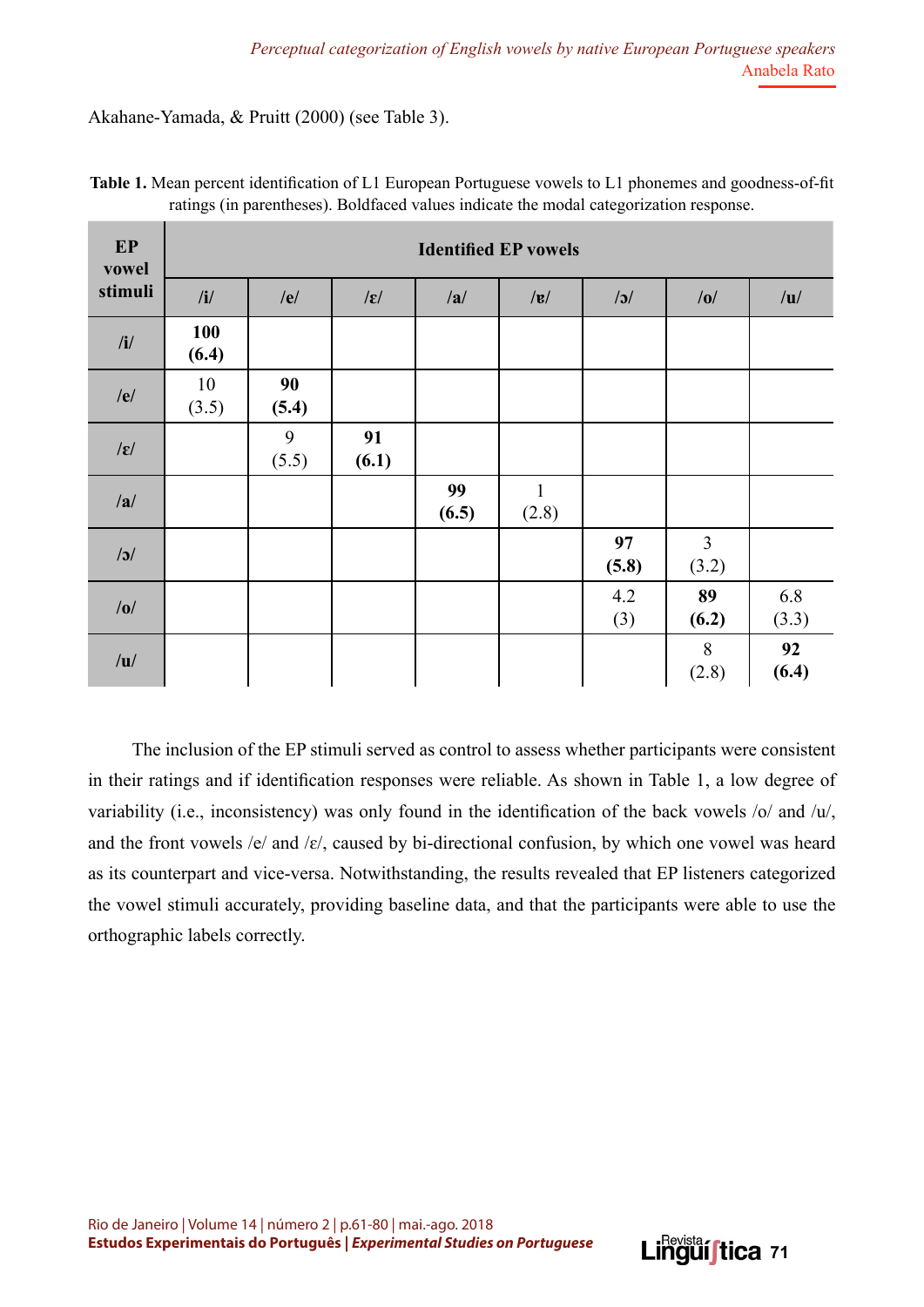| AmE              | <b>Assimilation to EP vowels</b> |                       |                       |                         |                       |             |               |             |
|------------------|----------------------------------|-----------------------|-----------------------|-------------------------|-----------------------|-------------|---------------|-------------|
| stimuli<br>heard | /i/                              | /e/                   | $ \mathbf{E} $        | /a/                     | $ {\bf g} $           | $\sqrt{3}$  | /0/           | /u/         |
| $\mathbf{i}$     | 97<br>(5.5)                      |                       | $\mathbf{1}$<br>(0.2) | $\overline{2}$<br>(0.5) |                       |             |               |             |
| $\sqrt{I}$       | 52<br>(4.5)                      | 43<br>(3.6)           | 5<br>(1.1)            |                         |                       |             |               |             |
| $ \mathbf{g} $   |                                  | 8<br>(1.7)            | 79<br>(5.1)           | 13<br>(2.2)             | $\mathbf{1}$<br>(0.1) |             |               |             |
| $\alpha$         |                                  |                       | 28<br>(4.2)           | 72<br>(4.7)             | $\mathbf{1}$<br>(0.2) |             |               |             |
| $\Lambda$        |                                  | $\mathbf{1}$<br>(0.2) |                       |                         | 57<br>(4.2)           | 18<br>(3.0) | 3<br>(0.6)    | 23<br>(2.7) |
| U                |                                  |                       |                       |                         | 15<br>(2.1)           |             | 54<br>(4.1)   | 30<br>(3.6) |
| /u/              |                                  |                       |                       |                         |                       |             | 7.58<br>(1.5) | 92<br>(4.7) |

**Table 2.** Mean percent assimilation of American English vowels to L1 European Portuguese vowels and goodness-of-fit ratings (in parentheses). Boldfaced values indicate the modal categorization response.

It can be observed that L2 English /i/ and /u/ were identified as L1 EP /i/ and /u/ consistently (> 90%), L2 English / $\varepsilon$ / and /æ/ were identified as EP / $\varepsilon$ / and /a/, respectively, with L2 vowel / $\varepsilon$ / being slightly more often identified as L1 / $\varepsilon$ / (79%) than L2 English /æ/ as L1 Portuguese /a/ (72%); the English distractor vowel / $\Lambda$ / was categorized as EP /**ɐ**/ (57%); and L2 / $\Lambda$ / and / $\sigma$ / were identified as L1 /i/ and /o/ much less consistently (52 and 54%). It is worth noting that both / $\frac{1}{a}$  and / $\frac{1}{b}$  were also assimilated to /e/ (43%) and to /u/ (30%), respectively, which are acoustically close sounds in the EP vowel space. The GoF scores show that, unsurprisingly, given the intermediate L2 proficiency level of the participants, EP listeners gave overall lower ratings to L2 American English vowels (4.1-5.5) than to L1 Portuguese phonemes (5.4-6.4), which indicates that participants perceived the L2 English vowel sounds as poorer exemplars of EP phonological categories than L1 vowel sounds. According to both SLM (Flege, 1995) and PAM-L2 (Best & Tyler), the greater the perceived cross-linguistic difference between L1 and L2 phones, the more likely the phonetic differences are to be perceived, leading to the establishment of a new category for the L2 sound. Therefore, a further analysis of both measures will help to rank the relative difficulty of the set of L2 English contrasts. The responses to the English vowel stimuli and the goodness-of-fit were combined into a single metric, the 'fit index'. For the three AmE vowels  $(i/$ , / $\varepsilon$ / and /u/) that were consistently mapped onto one Portuguese vowel category ( $> 75\%$ ), the modal response was considered. For the other three AmE vowels (/ $\mu$ , / $\alpha$ ),

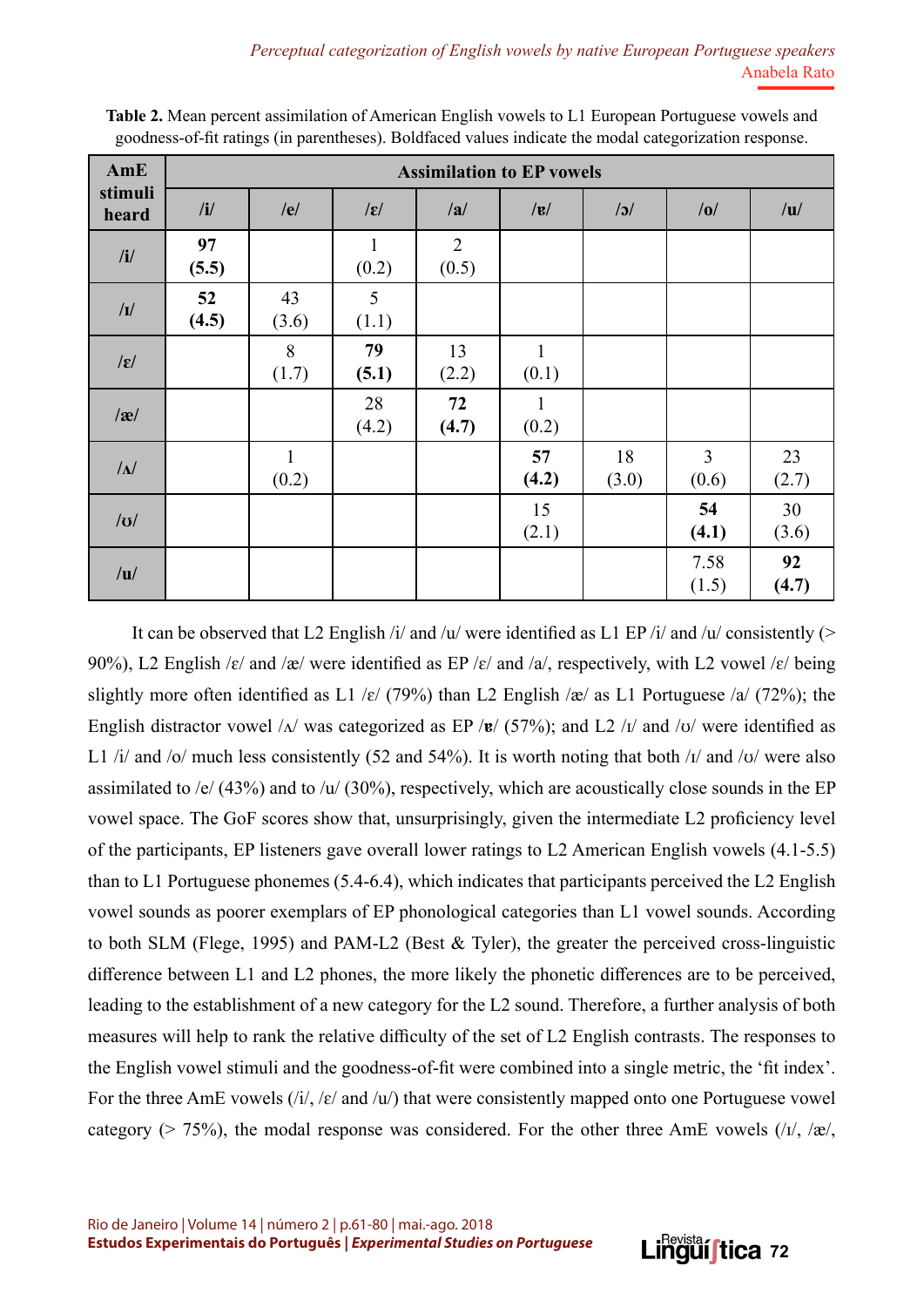$\langle v \rangle$ ) that were assimilated to two EP vowels, both were considered. The fit index<sup>3</sup> was calculated by weighting the mean goodness rating and the proportion of classification as a particular Portuguese vowel. For example, the fit index for vowel /i/ was calculated by multiplying the proportion of responses (0.97) receiving the modal categorization by the corresponding mean goodness rating (5.5), which resulted in a fit index of 5.3 for English /i/ to Portuguese /i/. The fix indexes calculated for the six Portuguese vowels are shown in Table 3.

| <b>English vowel</b> | <b>Most common ID</b> | <b>Proportion of ID</b> | <b>Goodness rating</b> | <b>Fit index</b> |                        |
|----------------------|-----------------------|-------------------------|------------------------|------------------|------------------------|
| /i/                  | /i/                   | 0.97                    | 5.5                    | 5.3              | good /i/               |
|                      | /i/                   | 0.52                    | 4.5                    | 2.3              | poor/i/                |
| /1/                  | /e/                   | 0.43                    | 3.6                    | 1.5              | poor / $e$ /           |
| $/\epsilon/$         | $/\epsilon/$          | 0.79                    | 5.1                    | 4.0              | fair / $\varepsilon$ / |
|                      | /a/                   | 0.72                    | 4.7                    | 3.4              | fair $/a/$             |
| $/\mathbf{a}/$       | $/\varepsilon/$       | 0.28                    | 4.2                    | 1.2              | poor $/\varepsilon$ /  |
|                      | /0/                   | 0.54                    | 4.1                    | 2.2              | poor /o/               |
| $/\sigma/$           | /u/                   | 0.30                    | 3.6                    | 1.8              | poor/u/                |
| /u/                  | /u/                   | 0.92                    | 4.7                    | 4.3              | fair $/u/$             |

**Table 3.** Fit indexes of English vowels in terms of Portuguese categories. Fit indexes: *<2.4 – poor; 2.4-4.6 – fair; >4.6 - good* 

The fix indexes were divided into three levels: less than 2.4 were considered poor exemplars of L1 categories; between 2.4 and 4.6 were considered to be fair instances of L1 vowel categories; and above 4.6 were good exemplars of native EP vowels. The target vowels with lower fit indexes were perceived to be dissimilar from L1 categories and thus it is more likely that learners will establish L2 categories for these segments. Conversely, the vowels with higher fit indexes were perceived as more similar to L1 phonemes, and thus the less likely a new L2 category will be created.

By analysing each of the L2 vowel contrasts, it is predicted that L2 vowel categories will be established for the *deviant* L2 segments /ɪ/ and /ʊ/, while the L2 segments that are perceived as better exemplars (/i/, and /u/) of L1 categories, are likely to be assimilated as equivalent to L1 categories /i/



<sup>3</sup> The fit indexes provide a means to raise the identification scores considered good tokens of the vowel category and to lower the scores of identifications that were selected because they had no good competitors (Guion et al., 2000, p. 2723).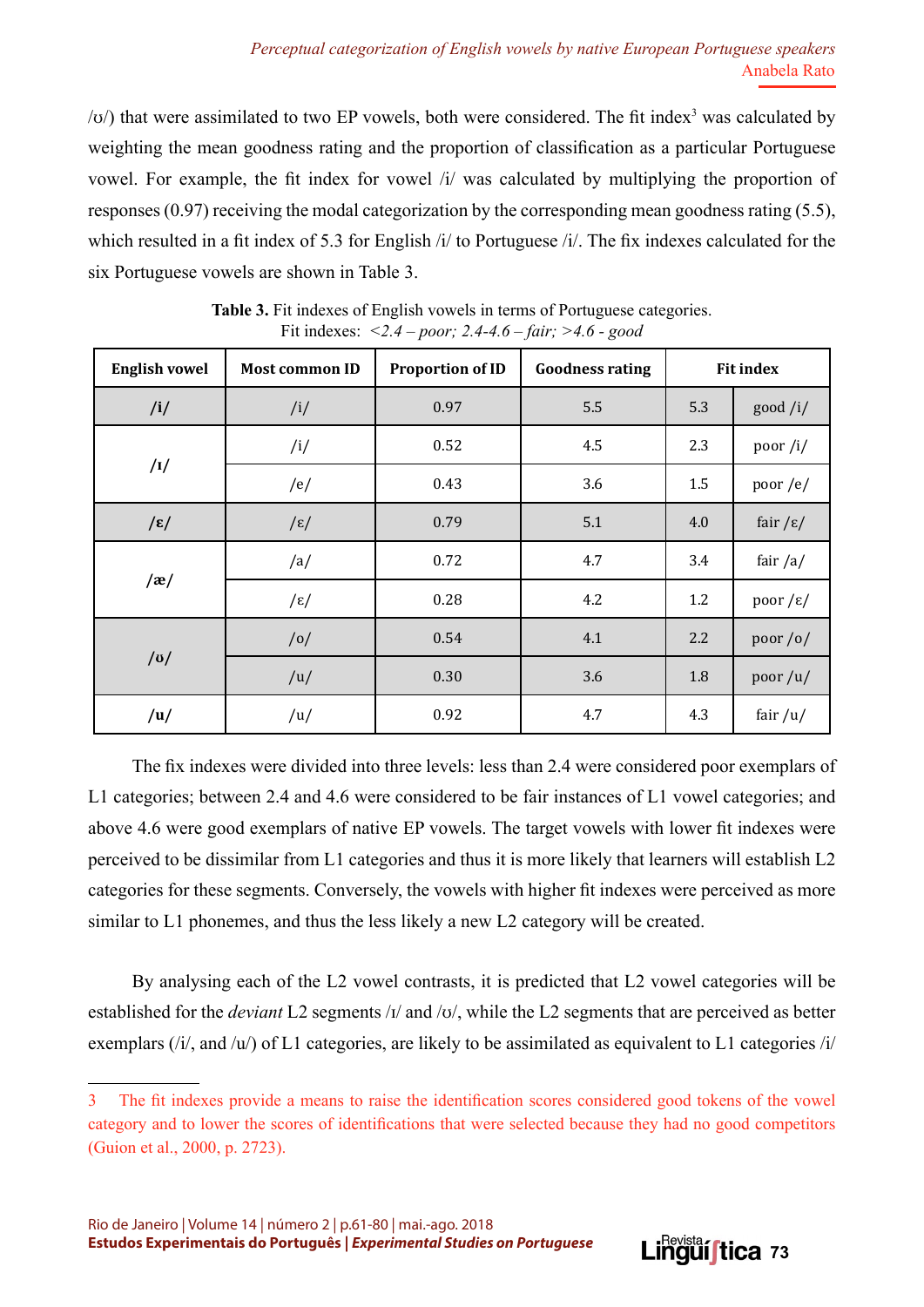and /u/. The categorization of English contrast / $\varepsilon$ /-/æ/ shows a slightly different pattern, because each vowel is mapped onto two different L1 phonemes ( $\sqrt{\epsilon}$  and  $\sqrt{\frac{a}{\epsilon}}$ ) and both are considered fair instances of EP vowels, so two scenarios might occur: in the first, it is predicted that discrimination between the two phones will be good and, thus, new L2 categories will be formed. However, it is worth noting that /ɛ/ had both a higher frequency of consistent assimilation to EP /ɛ/ and a higher GoF than /æ/, so it is predicted that the establishment of a new L2 category will occur for /æ/ given more L2 English experience but not for /ɛ/.

According to PAM-L2 (Best & Tyler, 2007), the assimilation pattern of the three English contrasts by inexperienced L2 speakers would be cases of single category assimilation (SG), because both sounds would be equivalent to the same L1 phonological categories ( $/i$  and  $/u$ ), that is,  $/i$ - $/t$ , and /ʊ/-/u/ were expected to be heard as homophones. Therefore, learning to perceive a difference between single-category assimilated phones would depend on whether they were perceived as good or poor exemplars of the Portuguese categories. However, this pattern was not observed in this group of experienced L2 English speakers. Rather, according to the results of the PAT, patterns of categorygoodness assimilation (CG) seem more adequate to describe the perceptual mapping of these L2 vowel contrasts, in which one of the members of the pair was heard as an instance of the native phoneme (/**ɪ/**, /ʊ/) but with low category goodness ratings, being thus considered the deviant exemplars of the pair. English /æ/ and /ɛ/ were perceived as fair instances of Portuguese /a/ and /ɛ/, although one of these two L2 sounds had a lower fit index, which suggests that it might have been perceived as a more deviant segment (/æ/) than the other (/ $\varepsilon$ /). Therefore, the prediction is that a new phonemic category is likely to be established for the deviant  $\alpha$  given more L2 experience, while the L2 phone that was perceived as a better exemplar was likely to be perceived as equivalent to the L1 category  $\varepsilon$  and no new category was expected to be formed.

According to these results, it is predicted that new L2 phonological categories for English vowels /ɪ/ and /ʊ/ will be established, more L2 experience will be needed to form L2 phoneme for vowel /æ/, and less likely a new L2 category will be formed for vowels and  $/i$ , / $\varepsilon$ /, and /u/ because they were perceived as allophones of L1 phonemes. Therefore, the rank of L2 vowel learning difficulty is predicted to be as follow (from easier to more difficult): /**ɪ/**>/ʊ/>/æ/. This order is directly linked with the predictability of establishment of L2 phonological categories, that is, it is predicted that the easiest L2 vowel to be created in the L2 phonological system of native Portuguese speakers is /**ɪ/** and the most difficult /æ/, due to the degree of perceived cross-linguistic dissimilarity. As previously suggested, 'new' L2 categories will likely be created for  $\frac{1}{\sqrt{2}}$ ,  $\frac{1}{\sqrt{2}}$ , and  $\frac{1}{\sqrt{2}}$  due to their high degree of perceived

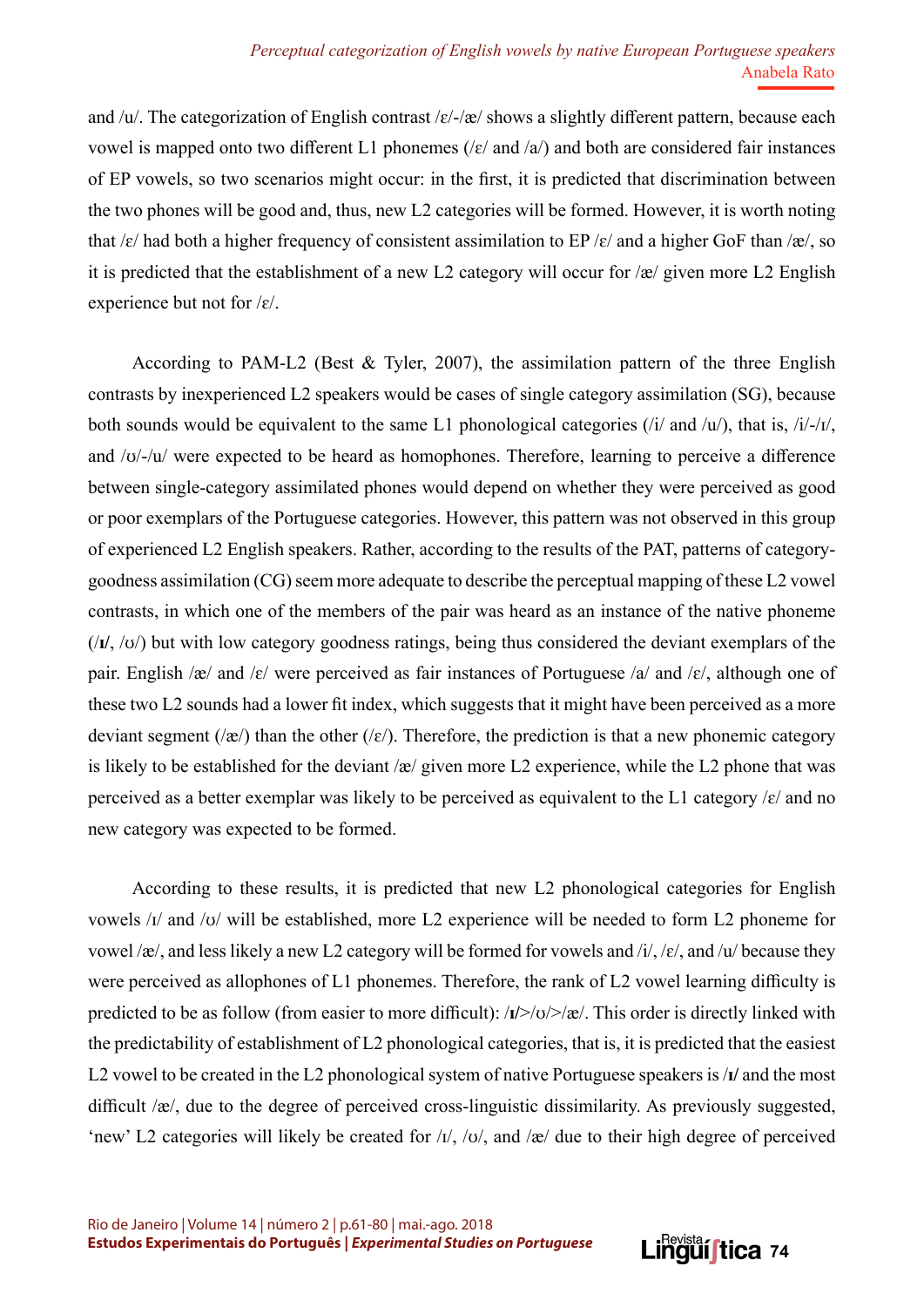L1-L2 dissimilarity, but not for L2 'identical' vowels  $\frac{1}{\sqrt{u}}$ , and  $\frac{\epsilon}{v}$  which were perceived as similar (i.e., allophones) to L1 vowel phonemes. However, within this set, predictions can also be made according to the reported fit indexes. Therefore, it is more likely that ease of perceptual discrimination and identification will follow the order (from the easiest to less easy):  $\frac{i}{>}\sqrt{u}>|u|$ ; consequently, due to their high degree of cross-language similarity, it is less likely that, given substantial L2 native input, an L2 category will be created for  $/i$  than for  $/\varepsilon$ .

Research on the effects of perceptual training on the perception and production of English vowels by European Portuguese (Rato, 2014; Rato & Rauber, 2015) provides evidence of the 'learnability' of L2 vowels given intensive training (i.e., considerable native English input followed by immediate feedback). After five high variability perceptual training sessions, L2 participants learned to accurately discriminate and identify the English vowels of the three contrasts. Specifically, for vowel /æ/, Rato (2014) hypothesizes that "English /æ/ was perceptually differentiated from / $\varepsilon$ / and correctly assimilated as /æ/ because it is spectrally close to Portuguese /a/." However, in terms of production, only the high vowel contrasts  $(i/-/1/$ , and  $\frac{1}{v}$  were produced without any overlap in the acoustic (F1-F2) vowel space after training. Despite perceptual "learnability" of vowels  $\kappa$  and  $\alpha$ after training, their production did not show any significant effect of training, with vowel /æ/ showing only a marginal improvement. Therefore, these two studies provide evidence that the measures of the perceptual assimilation task (PAT), which provide indicators of cross-linguistics (dis)similarity between L2 vowels and L1 phonemes, reliably predict relative ease/difficulty in L2 vowel learning.

By comparing the results of this study with the patterns of perceptual assimilation reported by previous studies, as expected, similarities were found, but also some differences.

English vowel **/ɪ/** was identified as the native vowel category /i/, as reported by Flege, (1991), and Iverson & Evans (2009) for Spanish, Flege & MacKay (2004) for Italian, and Nobre-Oliveira (2007), and Rauber (2010) for Brazilian Portuguese. However, it was also categorized as L1 /e/, as observed by Cebrian (2006) for Catalan. English vowel **/æ/** was categorized more often as native /a/ (Flege, 1991; Cebrian et al., 2010), but less as **/ɛ**/, contrary to the results reported by Nobre-Oliveira, (2007) and Rauber (2010) for Brazilian Portuguese. English  $\varepsilon$  was categorized more consistently as native **/ɛ/** (Cebrian, 2006; Cebrian et al., 2010; Flege & MacKay, 2004), but rarely as vowel /e/ (Flege, 1991; Iverson & Evans, 2009), despite the low-mid vowel /ɛ/ being closer to its high-mid counterpart /e/ in EP than in BP. Regarding the back vowels, English vowel /ʊ/ was identified as Portuguese /o/ more often, similarly to the patterns described by Iverson & Evans (2009) and Cebrian et al. (2010)

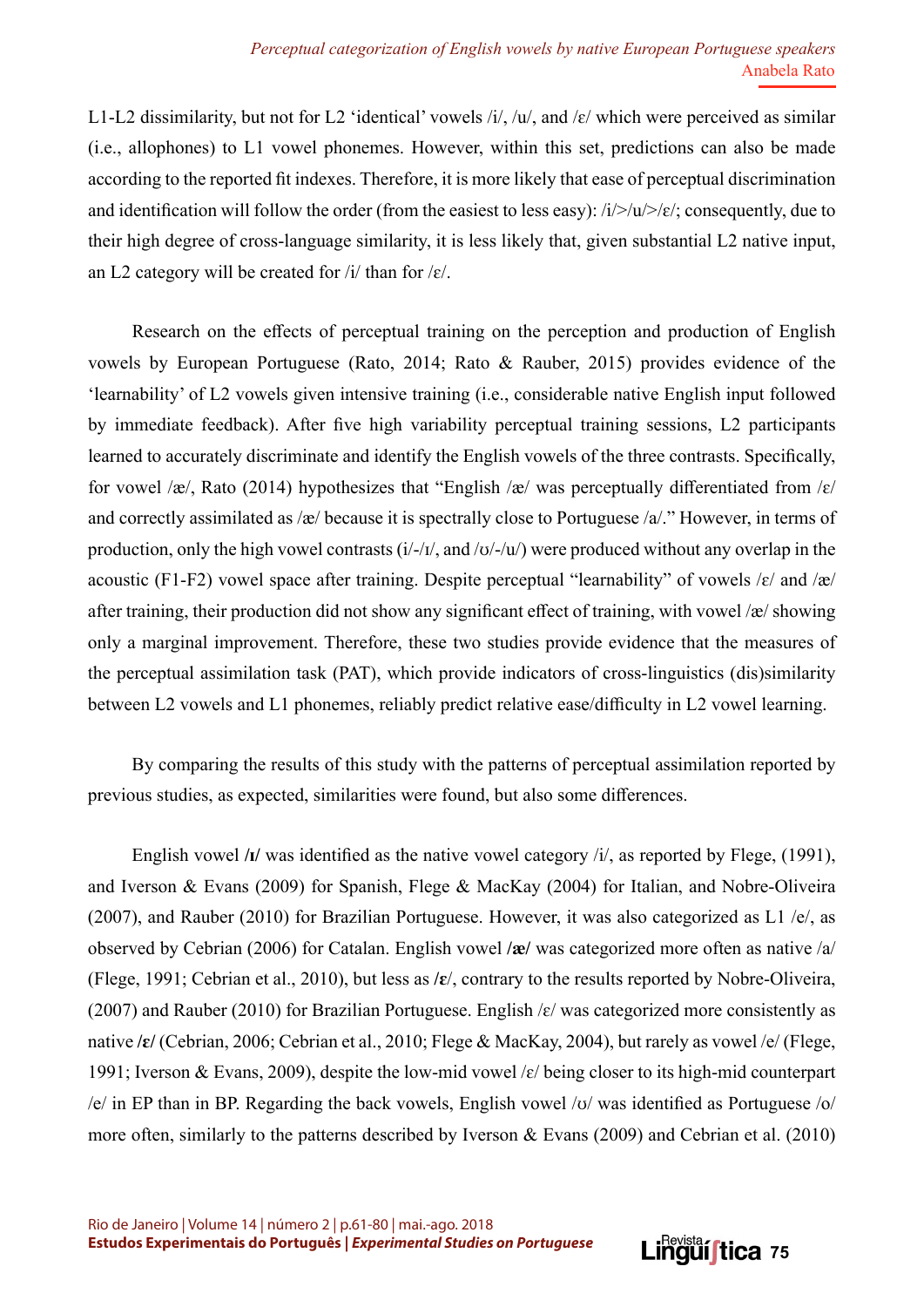for Spanish and Catalan, than as vowel  $/u$  as observed by Nobre-Oliveira (2007) and Rauber (2010) for Brazilian Portuguese.

As hypothesized, the perceptual patterns observed in the categorization of English vowels to native European Portuguese phonemes followed similar L2-to-L1 mappings reported for other L1 Romance languages (Italian, Spanish, Catalan), and for Brazilian Portuguese, but there were also some differences, particularly in the perceptual identification of vowels  $/\varepsilon$  and  $/\varepsilon$  by native Brazilian Portuguese speakers. However, it is worth noting that the studies with Brazilian Portuguese listeners only included L2-to-L2 identification tasks.

### **Conclusion**

In order to examine perceived cross-linguistic (dis)similarity between AmE and EP vowels and the perceptual assimilation patterns of L2 vowels contrasts by European Portuguese listeners, and, therefore, predict relative ease/difficulty in L2 vowel learning, 34 Portuguese learners of L2 English completed a perceptual cross-language assimilation task (PAT), in which they were asked to identify the L2 vowel segments in terms of L1 vowel categories and then rate each segment for goodness-offit.

As hypothesized, the degree of perceived similarity between L2 American English and L1 European vowels depended on the L2-to-L1 perceptual correspondence, with "identical" AmE vowels /i/ and /u/ being consistently mapped to the corresponding Portuguese vowels /i/, and /u/ (<90%), and L2 vowel / $\varepsilon$ / slightly less consistently to EP vowel / $\varepsilon$ / (79%). The "similar" vowel / $I$ /, was categorized almost equally as a "poor" exemplar of both Portuguese /i/ and /e/, L2 vowel /ʊ/ was more frequently mapped as a "poor" instance of L1 /o/ (54%) than L1 /u/ (30%). AmE vowel /æ/ was more often assimilated to EP /a/ (72%) and considered a fair exemplar of the native vowel category.

It was predicted that the set of English vowels  $\frac{1}{i}$ ,  $\frac{1}{\epsilon}$ , and  $\frac{1}{u}$  would be perceived as good exemplars of L1 phonological categories, which the results of the study confirmed to a great extent. The results indicated that vowels  $\pi/$  and  $\pi/$  were consistently perceived as instances of L1 vowel categories, with different degrees of goodness-of-fit, and vowel  $\ell$  was less constantly mapped to L1 / $\varepsilon$ / than the former vowels. It was also predicted that the set of L2 vowels / $\iota$ /, /æ/, and / $\iota$ / would be perceived as similar to L1 vowel categories /i/, /a/, and /u/; however, the perceptual assimilation patterns of these segments showed some variability as previously described, particularly vowel /ʊ/,

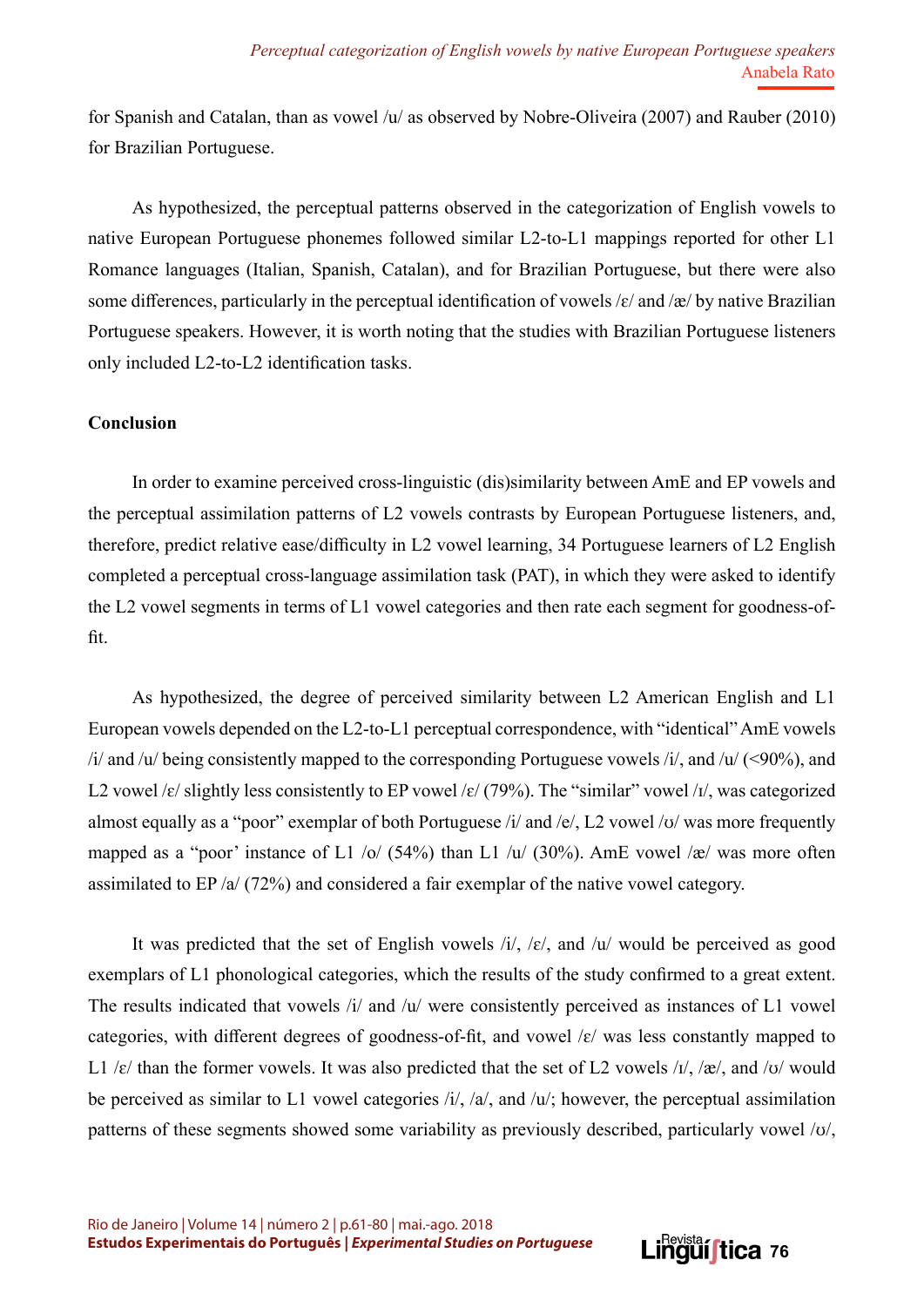which was more often categorized as EP vowel /o/.

The second hypothesis was confirmed since results of the perceptual assimilation patterns were, to a great extent, similar to those of native speakers of other Romance languages, and to those of Brazilian Portuguese listeners, but differences were also observed particularly in the identification of the front mid low contrast /ɛ/-/æ/. In both studies with Brazilian Portuguese learners, results showed that both vowels were identified as  $\sqrt{\epsilon}$ , which indicates a single-category (SC) assimilation pattern; however, the present findings suggest that the two vowels of this pair are assimilated to two different L1 categories revealing instead an intermediate phase between a category-goodness (CG) and a twocategory (TC) assimilation pattern.

The third hypothesis proposed that the degree of perceived cross-linguistic (dis)similarity would predict relative ease/difficulty in the learning of L2 English vowels, which could be attested by comparing the predictions with two experimental studies on L2 English vowel learning by EP learners. The comparison of the findings of the present study with two perceptual training studies suggest that measures of direct perceptual assimilation provide reliable indicators of cross-linguistics (dis)similarity between L2 vowels and L1 phonemes, and consequently predict relative ease/difficulty in L2 vowel learning.

However, further research with the full set of English vowels and other measures of L1-L2 comparison are needed to further understand L2 vowel categorization by EP learners and design adequate perceptual tasks to promote L2 phonological learning. Future research should also analyse how the L1-L2 perceptual (dis)similarity patterns change as a function of learners' L2 experience by means of formal phonetic training and/or immersion experience.

### **REFERENCES**

Aliaga-Garcia, C. (2010). Measuring perceptual cue weighting after training: A comparison of auditory vs. articulatory training methods. In K. Dziubalska-Kołaczyk, M. Wrembel, & M. Kul (Eds.), *New Sounds 2010: Proceedings of the Sixth International Symposium on the Acquisition of Second Language Speech* (pp. 2-7).

Aliaga-Garcia (2017). *The effect of auditory and articulatory phonetic training on the perception and production of L2 vowels by Catalan-Spanish learners of English* (Doctoral dissertation). Dept.

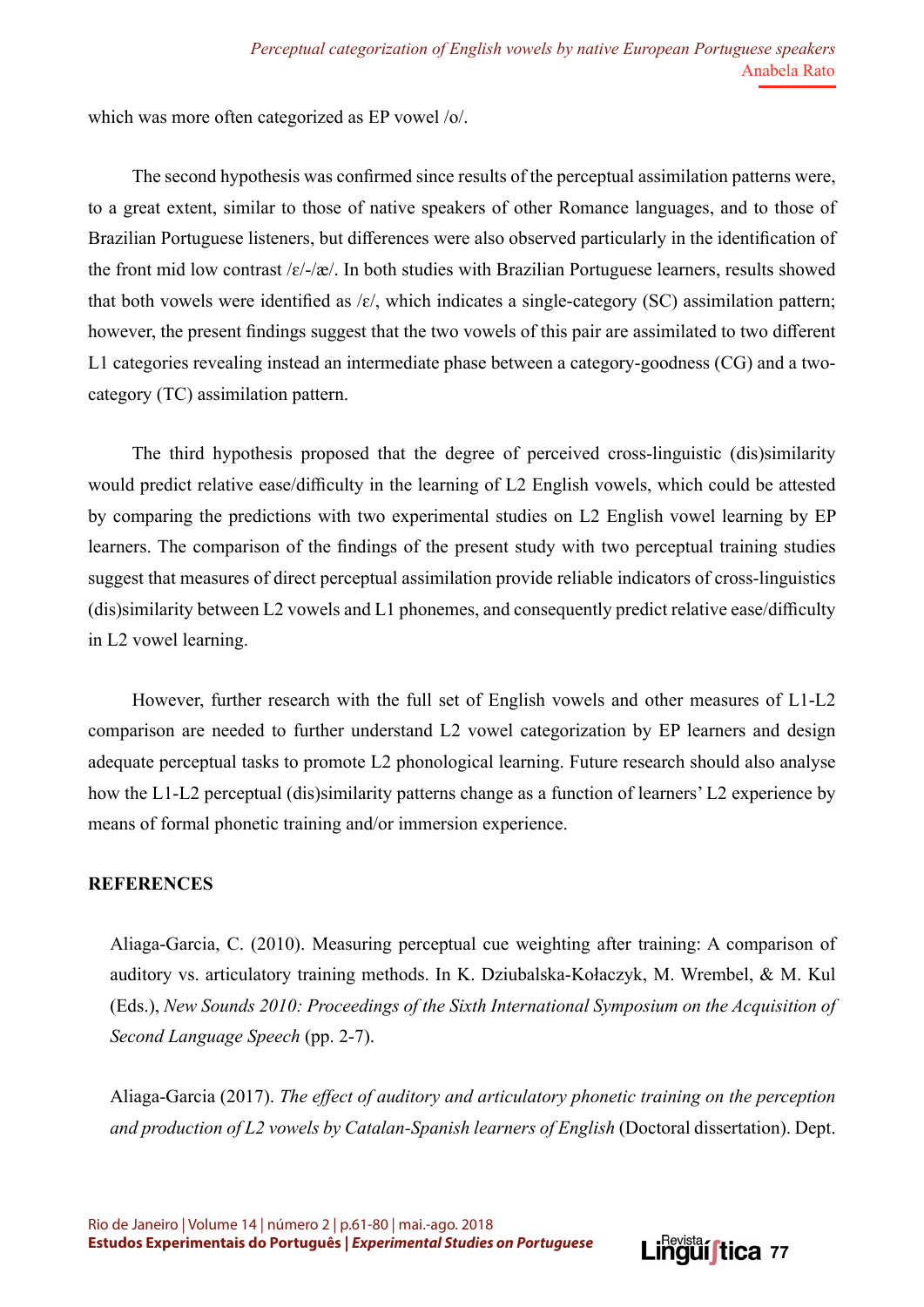Modern Languages and Literatures and English Studies, University of Barcelona.

Best, C. (1995). A Direct Realist View of Cross-Language Speech Perception. In W. Strange (Ed.), *Speech Perception and Linguistic Experience: Issues in Cross Language Research* (pp. 171-204). Timonium, MD: York Press.

Best, C., & Tyler, M. (2007). Nonnative and second-language speech perception: Commonalities and complementarities. In O.-S. Bohn, & M. Munro (Eds.), *Language Experience in Second Language Speech Learning – In honor of James Emil Flege* (pp. 13-34). Amsterdam/Philadelphia: John Benjamins Publishing Company.

Bohn, O-S. (2017). Cross-language and second language speech perception. In E. M. Fernández, & H. S. Cairns (Eds.), *Handbook of Psycholinguistics* (pp. 213-239). West Sussex: Wiley-Blackwell.

Cebrian, J. (2006). Experience and the Use of Duration in the Categorization of L2 Vowels. *Journal of Phonetics*, *34*, 372-387.

Cebrian, J., Mora, J. C., & Aliaga-Garcia, C. (2010). Assessing crosslinguistic similarity by means of rated discrimination and perceptual assimilation tasks. In K. Dziubalska-Kołaczyk, M. Wrembel, & M. Kul (Eds.), *New Sounds 2010: Proceedings of the Sixth International Symposium on the Acquisition of Second Language Speech* (pp. 77-82).

Escudero, P., Boersma, P., Rauber, A., Bion, R. (2009). A cross-dialect acoustic description of vowels: Brazilian and European Portuguese. *Journal of the Acoustical Society of America.* 126(3), 1379-1393.

Flege, J. (1991). The interlingual identification of Spanish and English vowels: Orthographic Evidence. *The Quarterly Journal of Experimental Psychology*, *43A*(3), 701-731.

Flege, J. (1995). Second Language Speech Learning: Theory, Findings and Problems. In W. Strange (Ed.), *Speech Perception and Linguistic Experience: Issues in Cross Language Research* (pp. 233-277). Timonium, MD: York Press.

Flege, J., Bohn, O.-S. & Jang, S. (1997). Effects of experience on non-native speakers' production

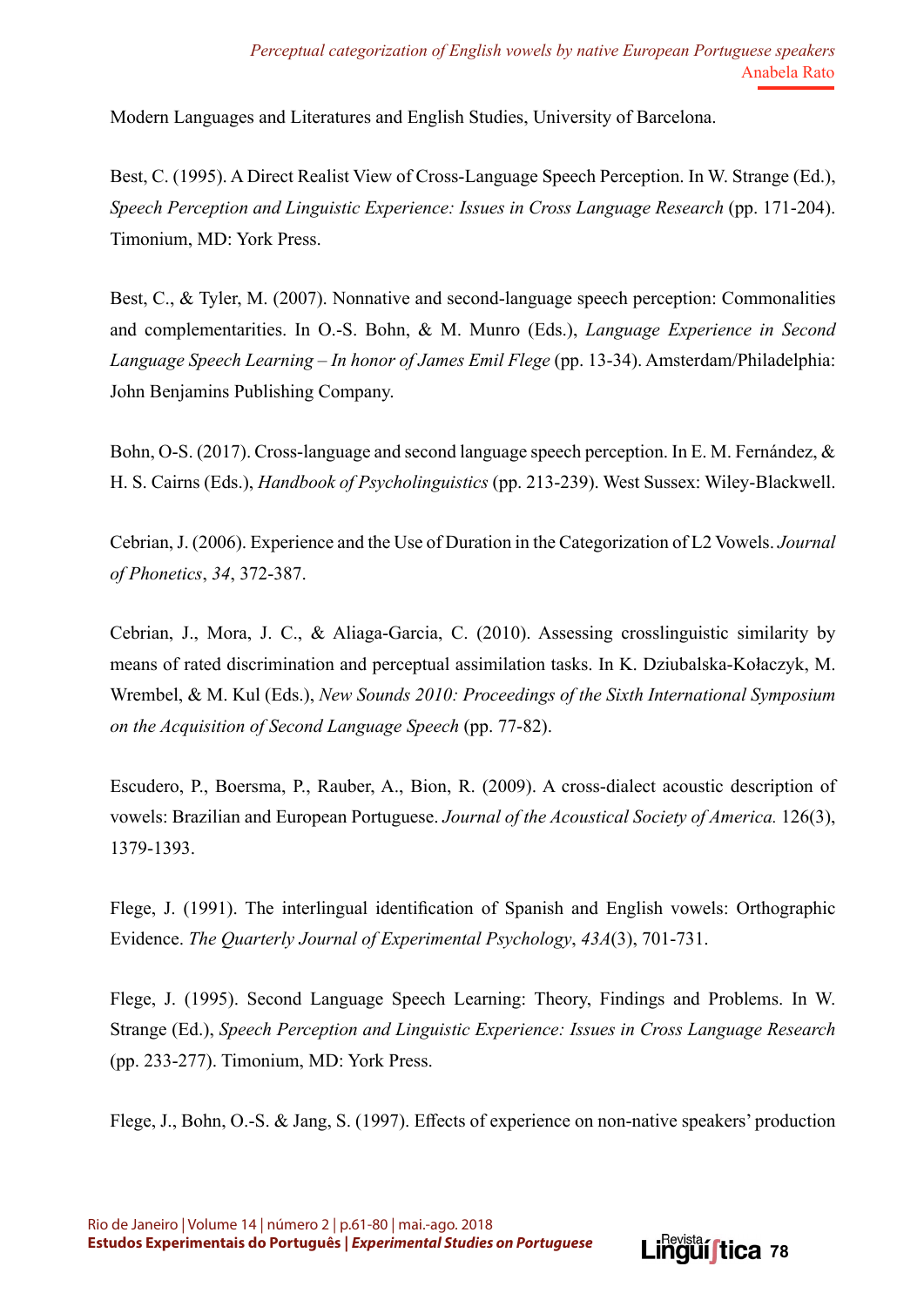and perception of English vowels. *Journal of Phonetics*, *25*, 437-470.

Flege, J., MacKay, I., & Meador, D. (1999). Italian speakers' perception and production of English vowels. *Journal of the Acoustical Society of America*, *106*(5), 2973-4.

Flege, J., & MacKay, I. (2004) Perceiving vowels in a second language. *Studies in Second Language Acquisition*, *26*, 1-34.

Flege, J., Munro, M., & Fox, A. (1994). Auditory and categorical effects on cross-language vowel perception. *Journal of the Acoustical Society of America*, *95*(6), 3623-3641.

Guion, S. G., Flege, J., Akahane-Yamada, R., & Pruitt, J. (2000). An investigation of current models of second language speech perception: The case of Japanese adults' perception of English consonants. *Journal of the Acoustical Society of America*, *107*(5), 2711-2724.

Iverson, P., & Evans, B. G. (2009). Learning English vowels with different first-language vowel systems II: Auditory training for native Spanish and German Speakers. *Journal of the Acoustical Society of America*, *126*(2), 866-877.

Major, R. (1987). Phonological Similarity, Markedness, and Rate of L2 Acquisition. *Studies in Second Language Acquisition*, *9*(1), 63-82.

Nobre-Oliveira, D. (2007). *The Effect of Perceptual Training on the Learning of English Vowels by Brazilian Portuguese Speakers* (Doctoral dissertation).

Rato, A. (2014). Effects of Perceptual Training on the Identification of English Vowels by Native Speakers of European Portuguese, *Proceedings of the International Symposium on the Acquisition of Second Language Speech – Concordia Working Papers in Applied Linguistics,* 5, 529-546.

Rato, A., & Rauber, A. (2015). The Effects of Perceptual Training on the Production of English Vowel Contrasts by Portuguese Learners. *Proceedings of ICPhS 2015*. University of Glasgow, Glasgow, UK. <http://www.icphs2015.info/pdfs/proceedings.html>

Rato, A., Rauber, A., Soares, L., Lucas, L. (2013). Challenges in the perception and production of